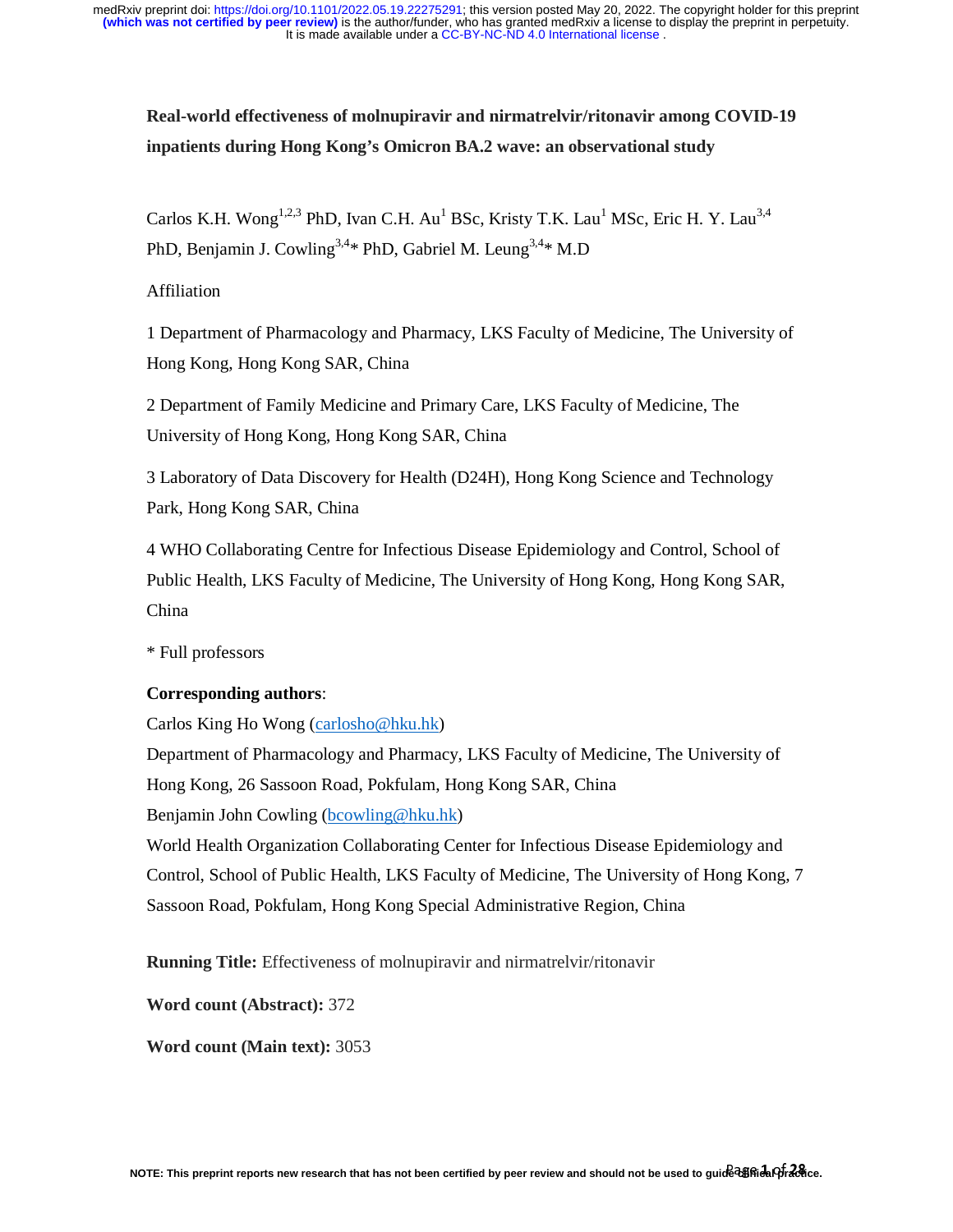#### **Summary**

#### **Background**

Real-world evidence on the effectiveness of oral antivirals in mild-to-moderate COVID-19 patients is urgently needed. This retrospective cohort study aims to evaluate the clinical and virologic outcomes associated with molnupiravir and nirmatrelvir/ritonavir use in COVID-19 patients during a pandemic wave dominated by the Omicron BA.2 variant.

### **Methods**

We analyzed data from a territory-wide retrospective cohort of hospitalized patients with confirmed diagnosis of SARS-CoV-2 infection from 26th February 2022 to 26th April 2022 in Hong Kong. Oral antiviral users were matched with controls using propensity-score matching in a ratio of 1:4. Study outcomes were a composite outcome of disease progression (all-cause mortality, initiation of invasive mechanical ventilation [IMV], or intensive care unit admission) and their individual outcomes, and lower viral load of cycle threshold (Ct) value ≥30 cycles. Hazard ratios (HR) of event outcomes were estimated using Cox regression models.

#### **Results**

Among 40,776 hospitalized patients with SARS-CoV-2 infection over a mean follow-up of 41.3 days with 925,713 person-days, 2,359 and 1,000 patients not initially requiring oxygen therapy were initiated with molnupiravir and nirmatrelvir/ritonavir, respectively. The crude incidence rates of all-cause mortality and IMV were 22.24 and 1.06 events per 10,000 person-days among molnupiravir users, 11.04 and 1.75 events per 10,000 person-days among nirmatrelvir/ritonavir users. Oral antiviral use was associated with a significantly lower risk of the composite outcome of disease progression (molnupiravir: HR=0.53, 95%CI=0.46-0.62, p<0.001; nirmatrelvir/ritonavir: HR=0.33, 95%CI=0.24-0.46, p<0.001) than non-use, which was consistently observed for all-cause mortality (molnupiravir: HR=0.55, 95%CI=0.47-0.63, p<0.001; nirmatrelvir/ritonavir: HR=0.32, 95%CI=0.23-0.45, p<0.001). Molnupiravir users had lower risks of IMV (HR=0.31,  $95\%$ CI=0.16-0.61, p<0.001). Time to achieving lower viral load was significantly shorter among oral antiviral users than matched controls (molnupiravir: HR=1.21, 95%CI=1.07-1.37, p=0.002; nirmatrelvir/ritonavir: HR=1.25, 95%CI=1.04-1.50, p=0.015). Amongst survivors, nirmatrelvir/ritonavir had shorter length of hospital stay  $(-0.70 \text{ days}, 95\% \text{ CI} = 1.37 \text{ to } -0.04, p=0.039)$  than matched controls. Head-to-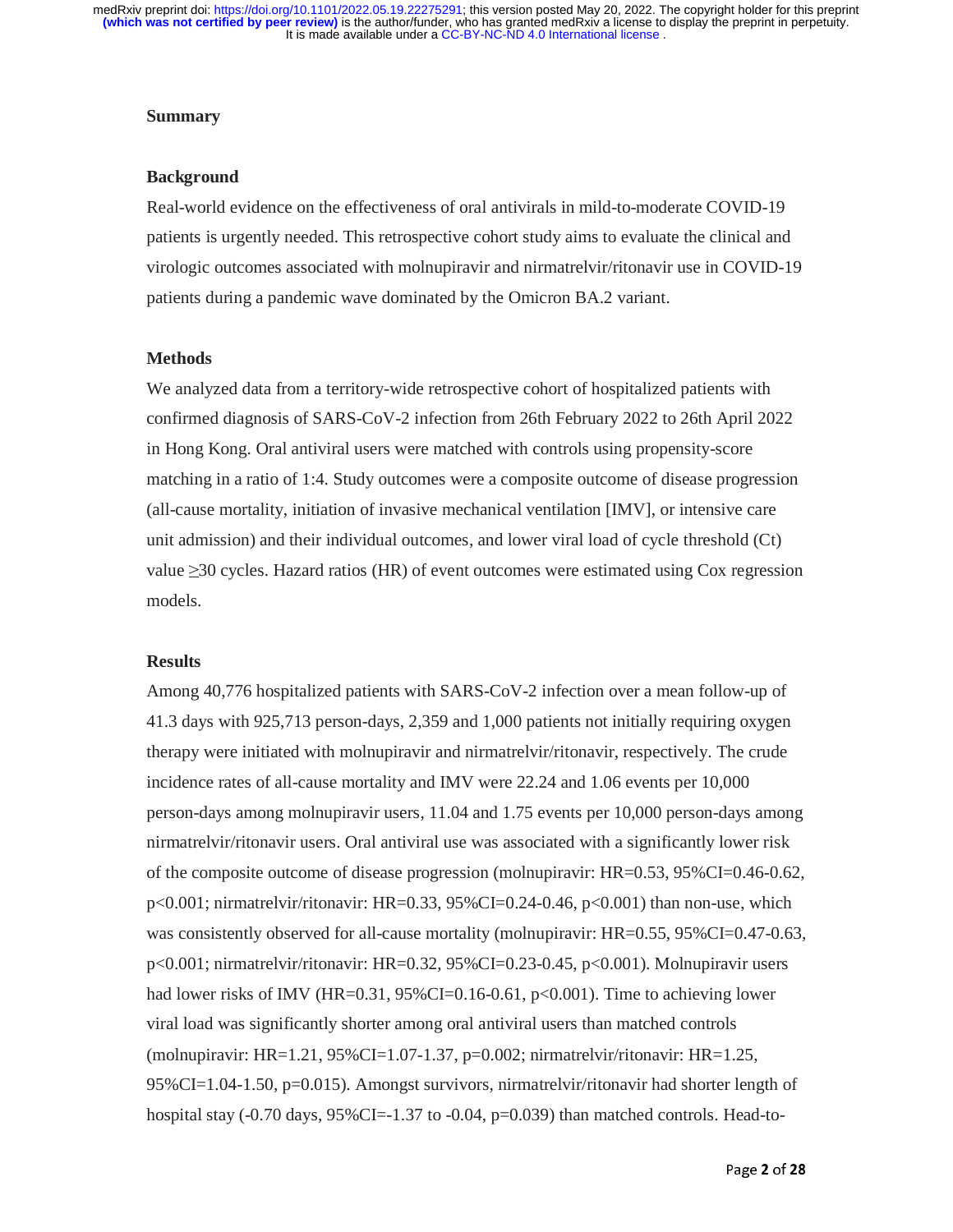head comparison of molnupiravir and nirmatrelvir/ritonavir reported higher risk of mortality  $(HR=1.53 95\% CI=1.01-2.31, p=0.047)$  and longer length of hospital stay (0.83 days, 95%CI=0.07-1.58, p=0.032) for molnupiravir users.

### **Conclusions**

Against Omicron BA.2, initiation of novel oral antiviral treatment in hospitalized patients not requiring any oxygen therapy was associated with lower risks of disease progression and allcause mortality, in addition to achieving low viral load faster.

**Funding:** Health and Medical Research Fund, Food and Health Bureau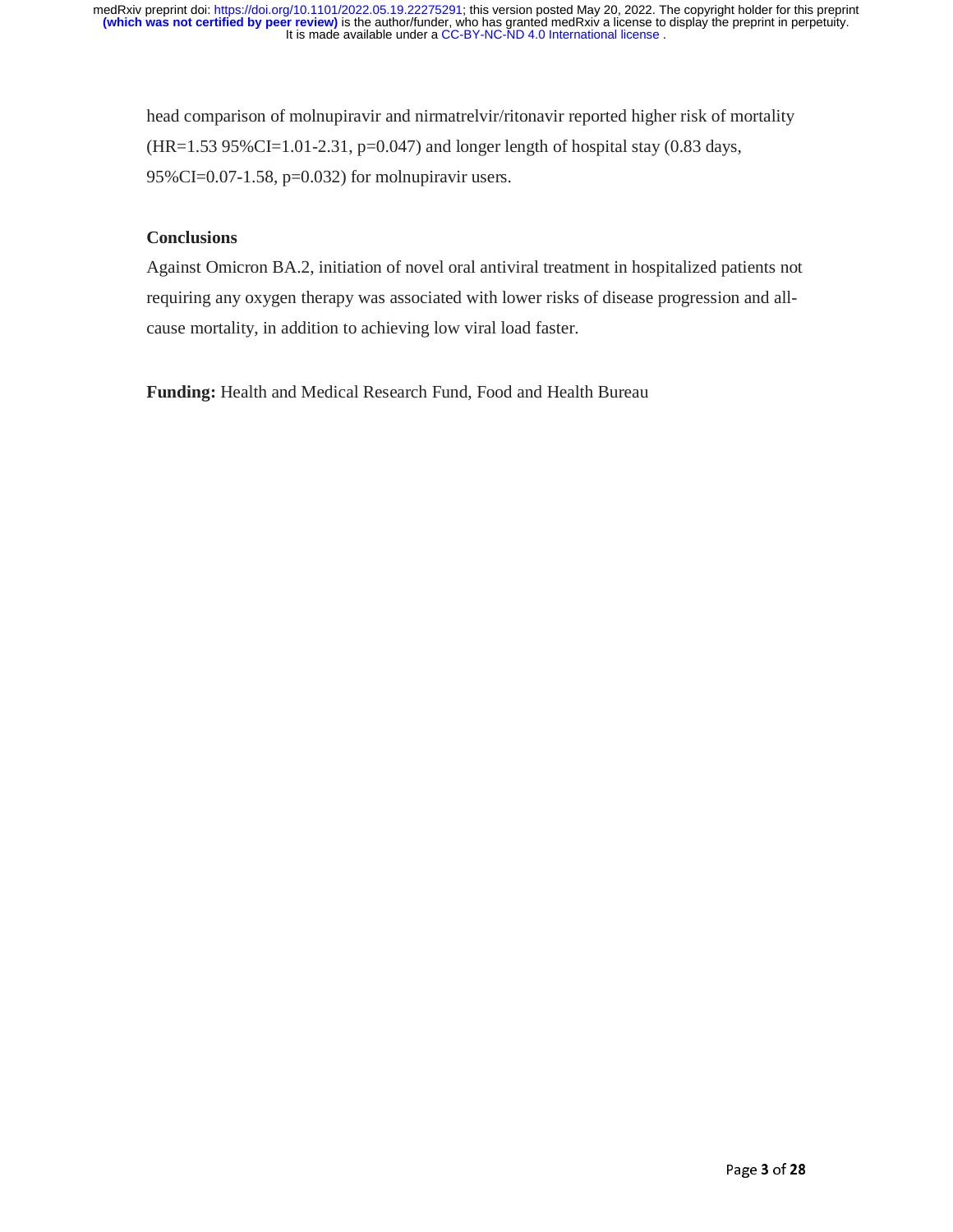#### **Research in context**

#### **Evidence before this study**

The medical and research community are actively exploring the use of oral antivirals in COVID-19 patients to lower their risks of hospitalization and death, and to reduce the burden on healthcare systems. We searched Scopus and PubMed for studies until 13 May 2022 using the search terms "SARS-CoV-2 OR COVID-19" AND "molnupiravir OR Lagevrio OR EIDD-2801" OR "nirmatrelvir OR Paxlovid OR PF-07321332". Major studies examining the safety and efficacy of molnupiravir include MOVe-IN and MOVe-OUT trials conducted in hospitalized and non-hospitalized COVID-19 patients, respectively. Clinical evidence for the use of ritonavir-boosted nirmatrelvir came from the EPIC-HR trial conducted among nonhospitalized adults with COVID-19. While no clinical benefits have been observed with molnupiravir use in the inpatient setting among patients with moderate-to-severe COVID-19, early initiation of molnupiravir or nirmatrelvir/ritonavir within 5 days of symptom onset in non-hospitalized patients with mild-to-moderate COVID-19 and risk factors for progression to severe disease has been associated with relative risk reduction of hospitalization or death by 30% and 88%, respectively. Notably, these clinical trials were conducted prior to the prevalence of Omicron variant, and the efficacy of oral antivirals against this current variant of concern can only be inferred from experimental evidence to date. Real-world evidence of oral antiviral use in patients with SARS-CoV-2 infection of Omicron variant is lacking.

#### **Added value of this study**

To the best of our knowledge, this is the first real-world study exploring the clinical use of oral antivirals during a pandemic wave dominated by SARS-CoV-2 Omicron variant. We conducted a territory-wide, retrospective cohort study to examine the effectiveness of molnupiravir and nirmatrelvir/ritonavir in COVID-19 patients who did not require supplemental oxygen on admission in Hong Kong. Early initiation of oral antivirals within 2 days of admission was associated with significantly lower risks of disease progression and all-cause mortality, in addition to achieving low viral load faster than their respective matched controls. Molnupiravir use was also associated with a significantly lower risk of requiring invasive mechanical ventilation than non-use. Furthermore, our head-to-head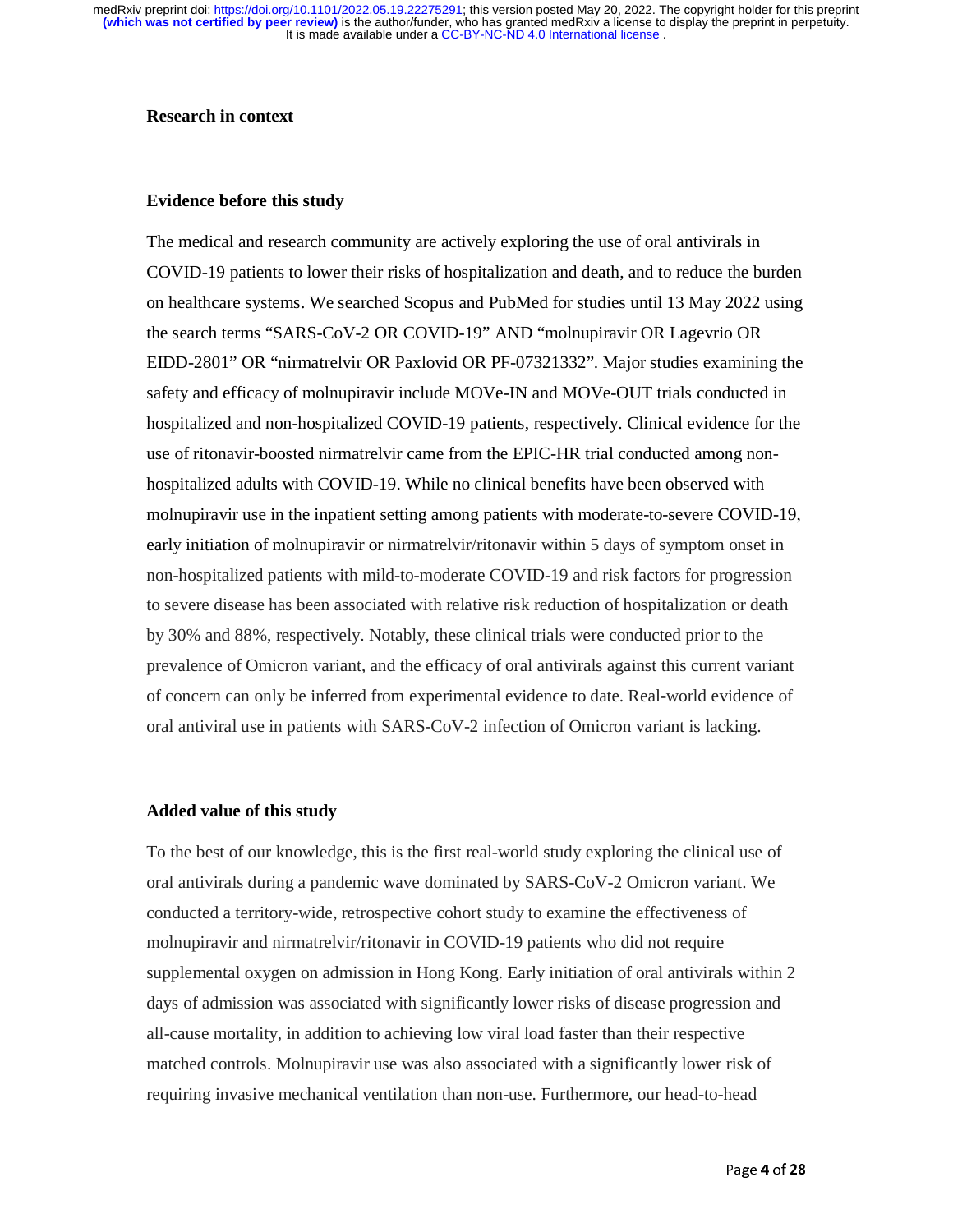comparison suggested a relatively larger reduction in mortality risk with nirmatrelvir/ritonavir than molnupiravir use.

### **Implications of all the available evidence**

Current guidelines are now prioritizing the distribution of oral antivirals to those who do not require supplemental oxygen, but who are at the highest risk of disease progression. Our study cohort reflected such prescription pattern in real-world clinical practice. The antiviral effect and mortality benefit observed in this patient cohort support the use of oral antivirals in COVID-19 patients who do not require supplemental oxygen on admission during a pandemic wave of Omicron variant. Our findings also support the prioritization of nirmatrelvir/ritonavir over molnupiravir use in COVID-19 patients whenever accessible and clinically appropriate, in view of the former's substantial mortality benefit. Ongoing research will inform the safety and effectiveness of oral antivirals in specific patient populations (by vaccination status and viral variants), drug combinations, and different healthcare settings.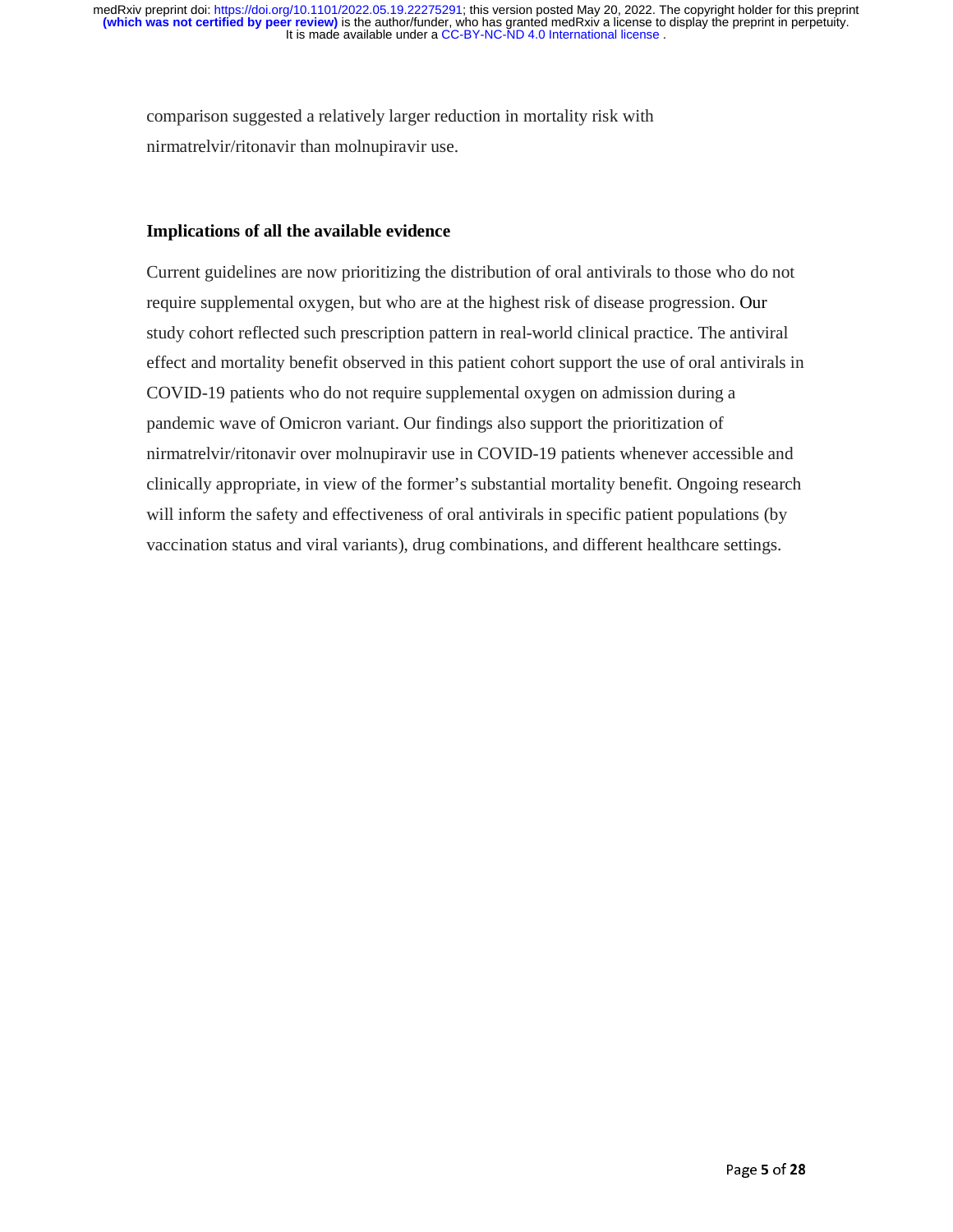#### **Manuscript text**

#### **Introduction**

In the midst of the coronavirus disease 2019 (COVID-19) pandemic, various drugs have been repurposed or developed for treating patients with SARS-CoV-2 infection. In December 2021, molnupiravir (Lagevrio) and ritonavir-boosted nirmatrelvir (Paxlovid) are two oral antivirals that have been granted Emergency Use Authorization (EUA) by the U.S. Food and Drug Administration (FDA) for the treatment of non-hospitalized patients with mild-to-moderate COVID-19, who are at risk of progression to severe disease, so as to reduce the burden on healthcare systems by lowering their risk of hospitalization or death  $1/2$ .

While both molnupiravir and nirmatrelvir/ritonavir are indicated for non-hospitalized patients with mild-to-moderate COVID-19 within 5 days of symptom onset should they be at risk of progression to severe disease, current guidelines give priority to nirmatrelvir/ritonavir and another antiviral remdesivir (relative risk reduction by 87%) that have demonstrated higher efficacy than molnupiravir in reducing hospitalization or death among COVID-19 patients not requiring hospitalization or supplemental oxygen  $1-4$ . Notably, several concerns and research gaps remain in the use of the two oral antivirals, for instance, if initiation in asymptomatic COVID-19 patients is appropriate, the lack of clinical data in treating patients infected with specific VOC, and their safety and efficacy in vaccinated individuals with breakthrough infections  $5-7$ . Furthermore, efficacy of molnupiravir as illustrated in the MOVe-OUT trial has been questioned in light of its premature termination, imbalances in risk factors and COVID-19 severity of patients at baseline, results with borderline statistical significance and of uncertain clinical significance, and discrepancies between interim and full analyses that could not be fully explained by differences in patient characteristics  $8-10$ .

Real-world evidence on the effectiveness of molnupiravir and nirmatrelvir/ritonavir in COVID-19 patients is urgently needed  $<sup>11</sup>$ , as well as head-to-head comparison between the</sup> two oral antivirals. This retrospective cohort study aims to evaluate the clinical and virologic outcomes associated with molnupiravir and nirmatrelvir/ritonavir use in COVID-19 patients during a community epidemic dominated by the Omicron BA.2 variant.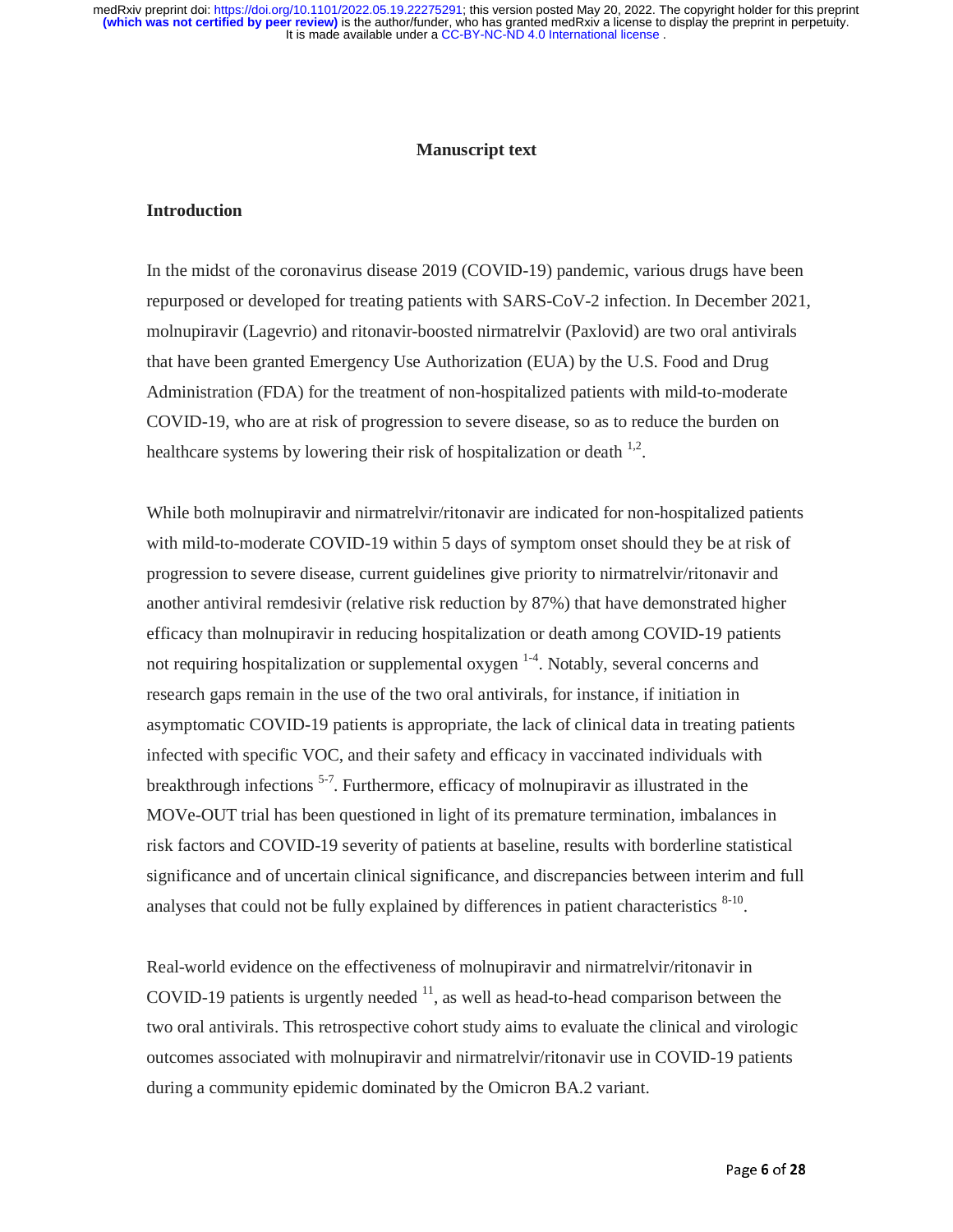#### **Methods**

#### **Study Design**

A territory-wide, retrospective cohort study was used to examine the effectiveness of oral antivirals (molnupiravir or nirmatrelvir/ritonavir) in hospitalized adult patients with COVID-19 without oxygen therapy in the Hong Kong Special Administrative Region, China, during the observation period from 26th February 2022 to 5th May 2022.

#### **Data Source and Study Population**

Electronic health records of patients with COVID-19 were retrieved from the Hospital Authority (HA), a statutory provider of public inpatient services and primary public outpatient services in Hong Kong. Electronic health records included demographics, date of registered death, hospital admission, emergency department visits, diagnoses, prescription and drug dispensing records, procedures, and laboratory tests. The HA linked the health records and anonymized population-based vaccination records of individuals provided by the Department of Health using unique identification numbers (Hong Kong Identity Card or foreign passport number). The database has been widely used for high-quality studies to evaluate the safety and effectiveness of drug treatments for COVID-19 at a population level <sup>12</sup>. Our cohort comprised patients with positive results of reverse transcription-polymerase chain reaction (RT-PCR) or rapid antigen test who were admitted to local public hospitals from 26th February 2022 to 26th April 2022. Patients were eligible for inclusion if they had been admitted within 3 days of their COVID-19 diagnosis date, or if COVID-19 diagnosis was confirmed within 3 days of their admission date, so as to account for any potential time lag in the confirmation of cases during an upsurge of patients with SARS-CoV-2 infection. The index date was defined as the date of hospital admission (day 0). Patients who were admitted to hospital with COVID-19 before 26th February 2022 (the date of first molnupiravir prescription) or after 26th April 2022 (less than 1 week of follow-up), aged <18 years, or with oxygen support or mechanical ventilation on the index date, were excluded.

This study was approved by the institutional review board of the University of Hong Kong / Hospital Authority Hong Kong West Cluster (reference no. UW 20-493). Given the extraordinary nature of the COVID-19 pandemic, individual patient-informed consent was not required for this retrospective cohort study using anonymized data.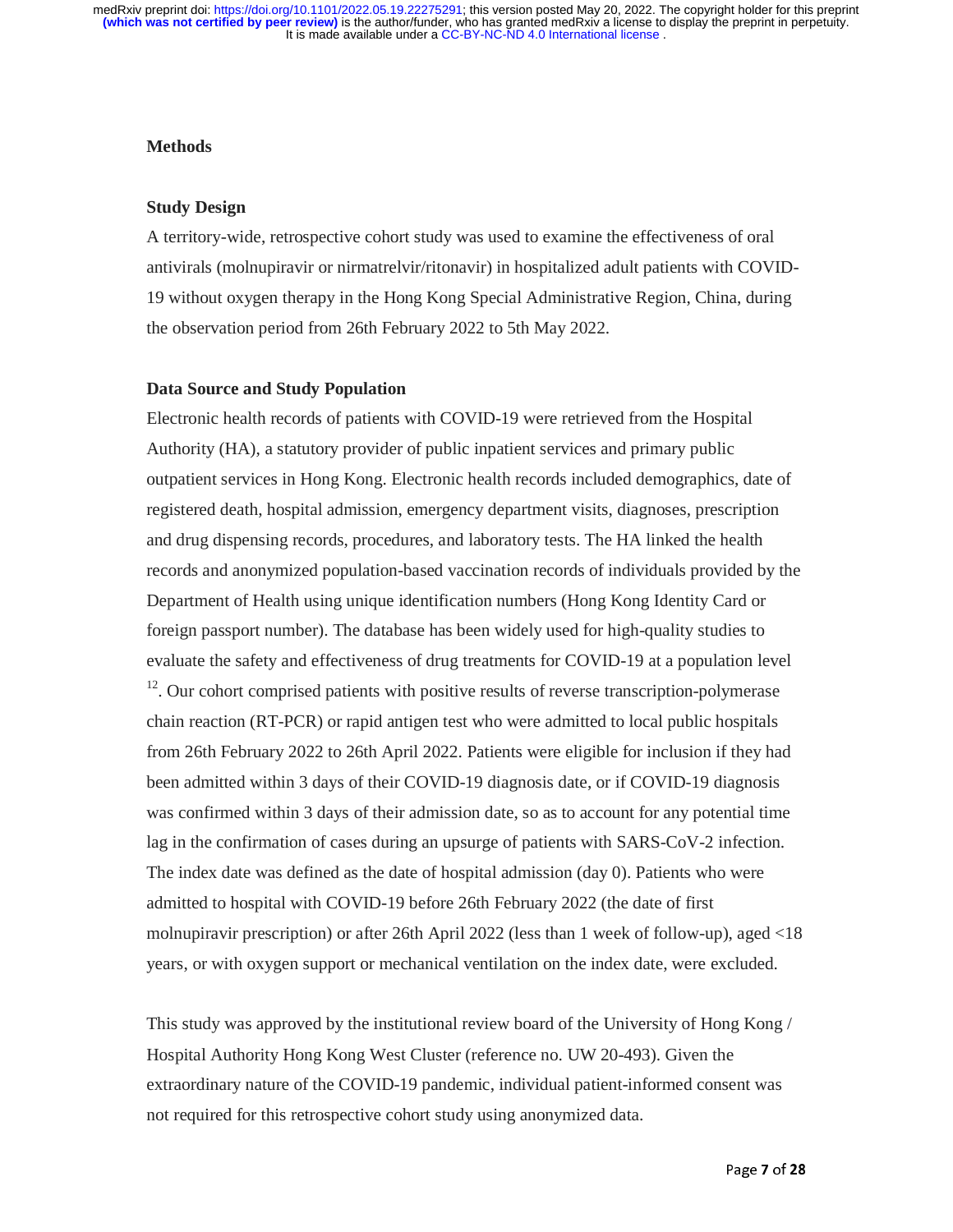#### **Treatment Exposure and Follow-up Period**

Hospitalized patients with COVID-19 without oxygen therapy and receiving early (i) molnupiravir and (ii) nirmatrelvir/ritonavir treatment at public hospitals during the observation period were defined as (i) molnupiravir users and (ii) nirmatrelvir/ritonavir users. We defined treatment exposure period at 2 days within admission to mitigate potential immortal time bias between treatment initiation and admission $13-15$ . Controls were selected from the cohort of hospitalized patients with COVID-19 without oxygen therapy who did not receive oral antivirals (molnupiravir and/or Paxlovid) during the observation period, using the propensity-score in a ratio of 1:4. Patients were observed from the index date until registered death, the occurrence of outcome events, crossover of oral antiviral treatment, or the end of the observation period (5th May 2022), whichever came first.

#### **Outcomes**

Study outcomes were a composite outcome of disease progression (all-cause mortality, initiation of invasive mechanical ventilation [IMV], or intensive care unit [ICU] admission) and their individual outcomes, and lower viral load of cycle threshold (Ct) value  $\geq 30$  cycles. Hospital length of stay (LOS) was also determined for discharged survivors. In response to an upsurge of COVID-19 cases during the study period and the limited number of hospital beds, the HA had revised their discharge criteria on 26th February 2022 to allow patients hospitalized with COVID-19 to be discharged as early as they were deemed clinically stable by their attending physicians, and provided that their residential premises were suitable for isolation or they would be accepted by community isolation facilities, where they would continue their isolation until negative test results were obtained (on days 6 and 7 for fully vaccinated individuals [with at least two doses]; and day 14 for those not fully vaccinated [unvaccinated or vaccinated with only one dose]) <sup>16</sup>.

Over the follow-up period, changes in the proportion of patients in respective clinical status (namely in-hospital death, on supplemental oxygen or mechanical ventilation, without oxygen therapy, and discharged) were compared between molnupiravir and control groups.

#### **Baseline Covariates**

Baseline covariates of patients included age, sex, symptomatic presentation, Charlson Comorbidity Index (CCI), concomitant treatments initiated on the index date (antibiotics,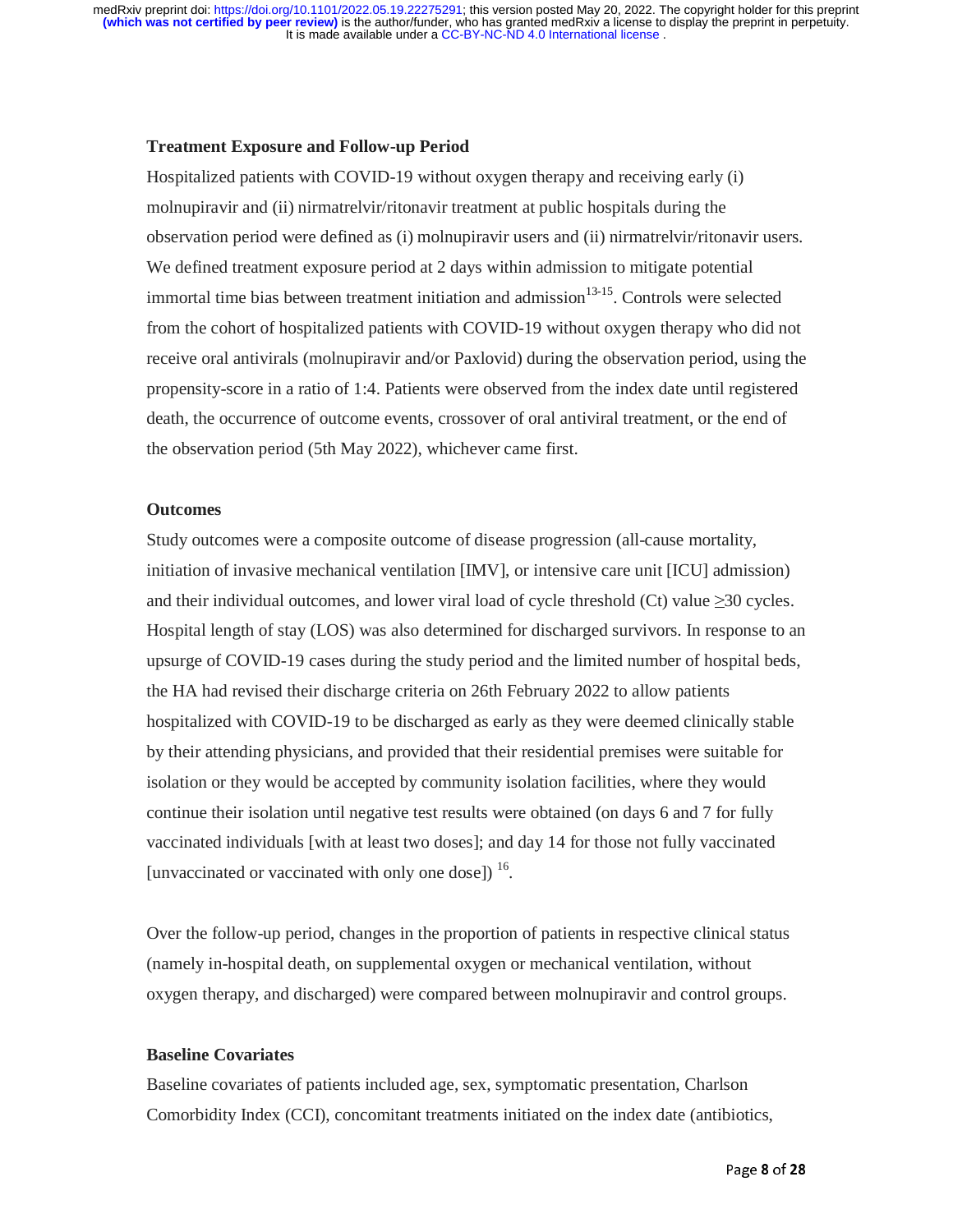dexamethasone and other systemic steroids, interferon-β-1b, baricitinib, tocilizumab, and paracetamol), COVID-19 vaccination status (fully vaccinated [with at least two doses ofComirnaty or 3 doses of CoronaVac), and laboratory parameters at admission (Ct value, lactate dehydrogenase, C-reactive protein, and lymphocyte count).

#### **Statistical Analyses**

Propensity-score models conditional on the aforementioned baseline covariates in a logistic regression model was performed, and the propensity of receiving each oral antiviral was estimated. Missing laboratory parameters (Supplementary Table 1) for oral antiviral users were imputed 20 times using other parameters in the propensity-score model  $17$ . We applied Rubin's rules to pool the treatment effects estimated from the 20 independent imputed datasets  $^{18}$ . We used the standardized mean difference (SMD) to assess the balance of each baseline covariate between the groups before and after propensity-score matching, with SMD greater than  $0.1$  indicating covariate imbalance  $^{19}$ .

Hazard ratios (HR) with 95% confidence intervals (CI) of each outcome between oral antiviral users and non-users were estimated using Cox regression models. Further analysis on the head-to-head comparison of molnupiravir and nirmatrelvir/ritonavir on each outcome was performed after re-matching baseline covariates of two oral antiviral groups.

All statistical analyses were performed using Stata version 17 (StataCorp LP, College Station, TX). All significance tests were 2-tailed, where P-value <0.05 was considered statistically significant.

#### **Results**

In this territory-wide, retrospective cohort study, a total of 40,776 hospitalized patients with confirmed diagnosis of SARS-CoV-2 infection over a mean follow-up of 41.3 days with 925,713 person-days were identified from 26th February 2022 to 26th April 2022, where 2,359 and 1,000 were prescribed molnupiravir and nirmatrelvir/ritonavir during admission on or before 26th April 2022, respectively (Figure 1). Baseline characteristics of oral antiviral and control groups before matching are presented in Supplementary Table 2. After 1:4 propensity-score matching, this analysis included 2,116 molnupiravir users (with 8,396 matched control) and 991 nirmatrelvir/ritonavir (with 3,952 matched control) with COVID-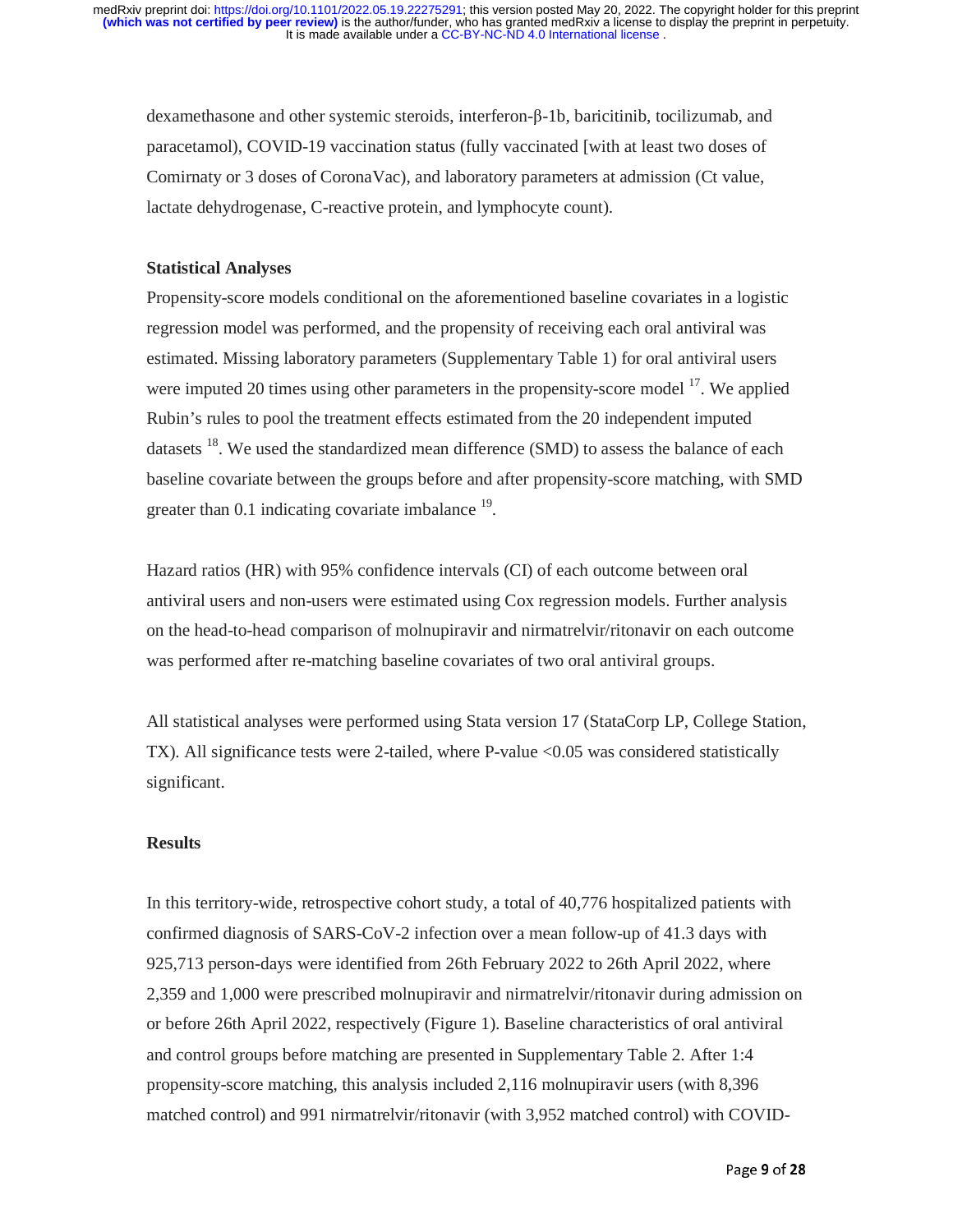19 not initially requiring any oxygen therapy at baseline. After matching, propensity score distribution of oral antiviral and matched control groups were highly overlapping (Supplementary Figure 1) while baseline characteristics of patients were balanced between oral antiviral and matched control groups with all SMDs <0.1 (Table 1). The median duration from symptom onset to molnupiravir initiation was 2 (interquartile range[IQR]: 1-3) days, and that from symptom onset to nirmatrelvir/ritonavir initiation was 2 (IQR: 1-3) days. The proportion of molnupiravir who received molnupiravir 800mg twice daily for 5 days was 96.2% while the proportion of nirmatrelvir/ritonavir users who completed the 5-days regimen (nirmatrelvir 300mg with ritonavir 100mg twice daily for 5 days) was 98.5%.

The crude incidence rates of all-cause mortality and IMV were 22.24 and 1.06 events per 10,000 person-days among molnupiravir users, 11.04 and 1.75 events per 10,000 person-days among nirmatrelvir/ritonavir users (Table 2). Oral antiviral use was associated with a significantly lower risk of the composite outcome of disease progression (molnupiravir: HR=0.53, 95%CI=0.46-0.62, p<0.001; nirmatrelvir/ritonavir: HR=0.33, 95%CI=0.24-0.46, p<0.001) than non-use, which was consistently observed for all-cause mortality (molnupiravir: HR=0.55, 95%CI=0.47-0.63, p<0.001; nirmatrelvir/ritonavir: HR=0.32, 95%CI=0.23-0.45, p<0.001) (Table 2 and Figure 2). Molnupiravir users had lower risks of IMV (HR= $0.31$ , 95%CI= $0.16$ - $0.61$ , p< $0.001$ ). Time to achieving lower viral load was significantly shorter among oral antiviral users than matched controls (molnupiravir: HR=1.21, 95%CI=1.07-1.37, p=0.002; nirmatrelvir/ritonavir: HR=1.25, 95%CI=1.04-1.50, p=0.015) (Table 2 and Figure 2). Amongst survivors, nirmatrelvir/ritonavir had shorter length of hospital stay  $(-0.70 \text{ days}, 95\%CI = -1.37 \text{ to } -0.04, p=0.039)$  than matched controls.

Since day-3 from baseline, the proportion of patients with in-hospital death was noticeably higher in the control group than oral antiviral users (Molnupiravir: 1.4% vs 0.6%; nirmatrelvir/ritonavir: 1.1% vs 0.4%), which persisted until day-28 of follow-up (Molnupiravir: 14.8% vs 8.3%; nirmatrelvir/ritonavir: 10.3% vs 3.2%) (Figure 3). The proportion of patients discharged was generally comparable between oral antiviral and matched control groups throughout the observation period.

Table 3 demonstrates a head-to-head comparison of molnupiravir and nirmatrelvir/ritonavir after one-to-one propensity score matching, and reports higher risk of mortality (HR=1.53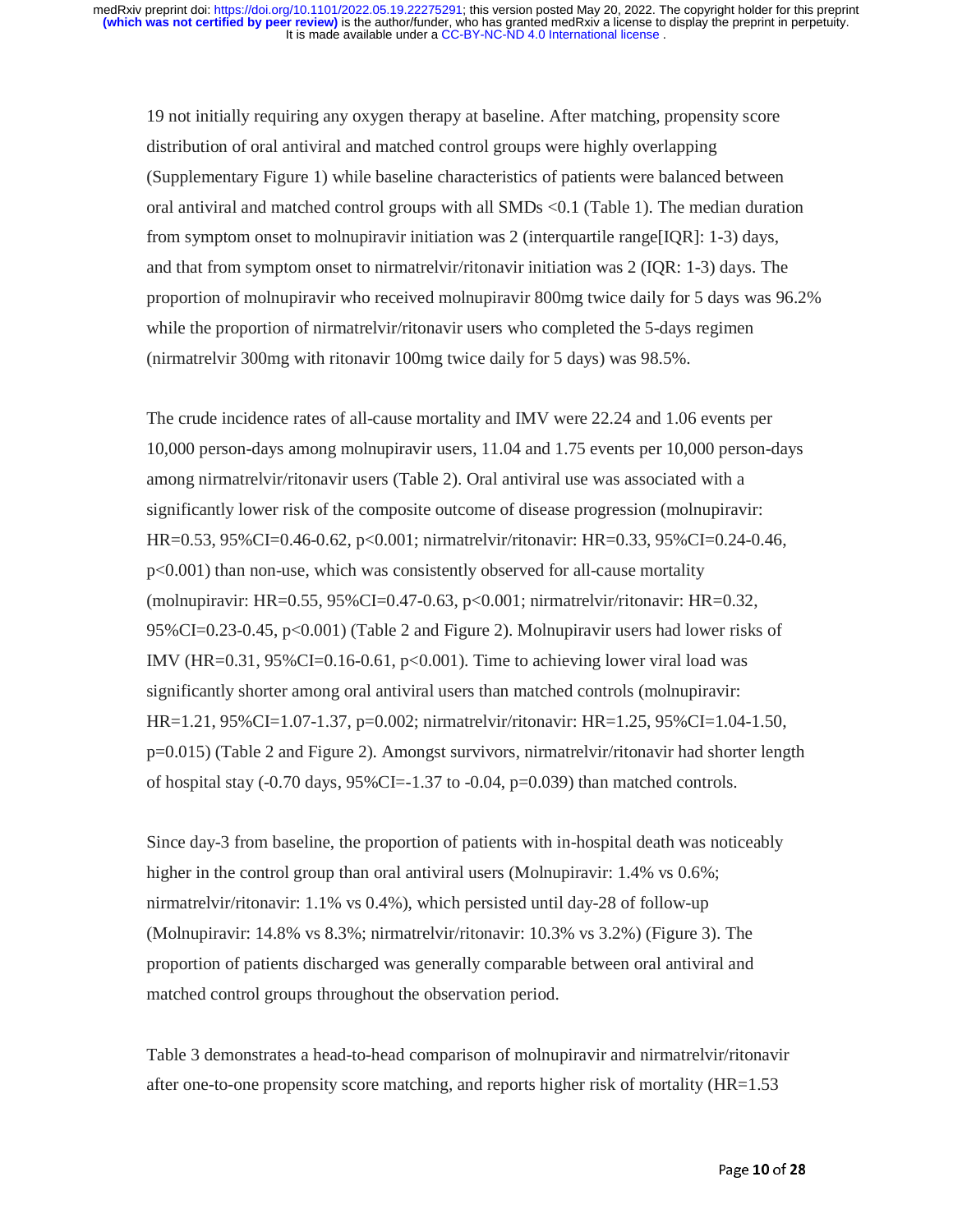95%CI=1.01-2.31, p=0.047) and longer length of hospital stay (0.83 days, 95%CI=0.07-1.58, p=0.032) for molnupiravir users.

#### **Discussion**

In this retrospective cohort of COVID-19 patients not requiring any supplemental oxygen on admission, initiation of molnupiravir or nirmatrelvir/ritonavir was associated with significantly lower risks of disease progression and all-cause mortality, in addition to achieving low viral load faster than their respective matched controls. Molnupiravir use was also associated with a significantly lower risk of IMV initiation; while nirmatrelvir/ritonavir users had a shorter length of hospital stay than their control counterparts. Furthermore, our head-to-head comparison suggested a relatively larger reduction in mortality risk with nirmatrelvir/ritonavir than molnupiravir use. To our knowledge, this is the first real-world study exploring the clinical use of oral antivirals during a pandemic wave dominated by the SARS-CoV-2 Omicron BA.2 variant.

Based on the very limited studies on the safety and efficacy of oral antivirals in COVID-19 patients, current guidelines and the medical community are now prioritizing their distribution to those who do not require supplemental oxygen, but who are at the highest risk of disease progression, i.e. who will likely benefit the most from antivirals 4,11,20,21. Our study cohort reflected such prescription pattern in real-world clinical practice; and provided real-world evidence supporting their use in those at risk of progression to severe disease, namely the elderly with multiple pre-existing comorbidities and who had not been fully vaccinated, during a pandemic wave dominated by the Omicron variant. The significant risk reduction in disease progression associated with both molnupiravir and nirmatrelvir/ritonavir was mainly driven by a substantial reduction in mortality risk, which has been illustrated in respective major clinical trials  $^{22,23}$ . Despite an inpatient setting of the current study, our patient population who did not require any supplemental oxygen at baseline was likely different from that of the MOVe-IN trial, where the majority presented with moderate-to-severe COVID-19 and approximately half of the patients were on oxygen therapy  $^{24}$ . Meanwhile, our molnupiravir users probably resembled those of the MOVe-OUT trial, where the antiviral was initiated early to patients with mild-to-moderate COVID-19 and risk factors for severe disease  $^{23}$ . Molnupiravir users were also more likely than the placebo group to achieve improved clinical outcomes and greater viral load reduction during follow-up  $^{23}$ .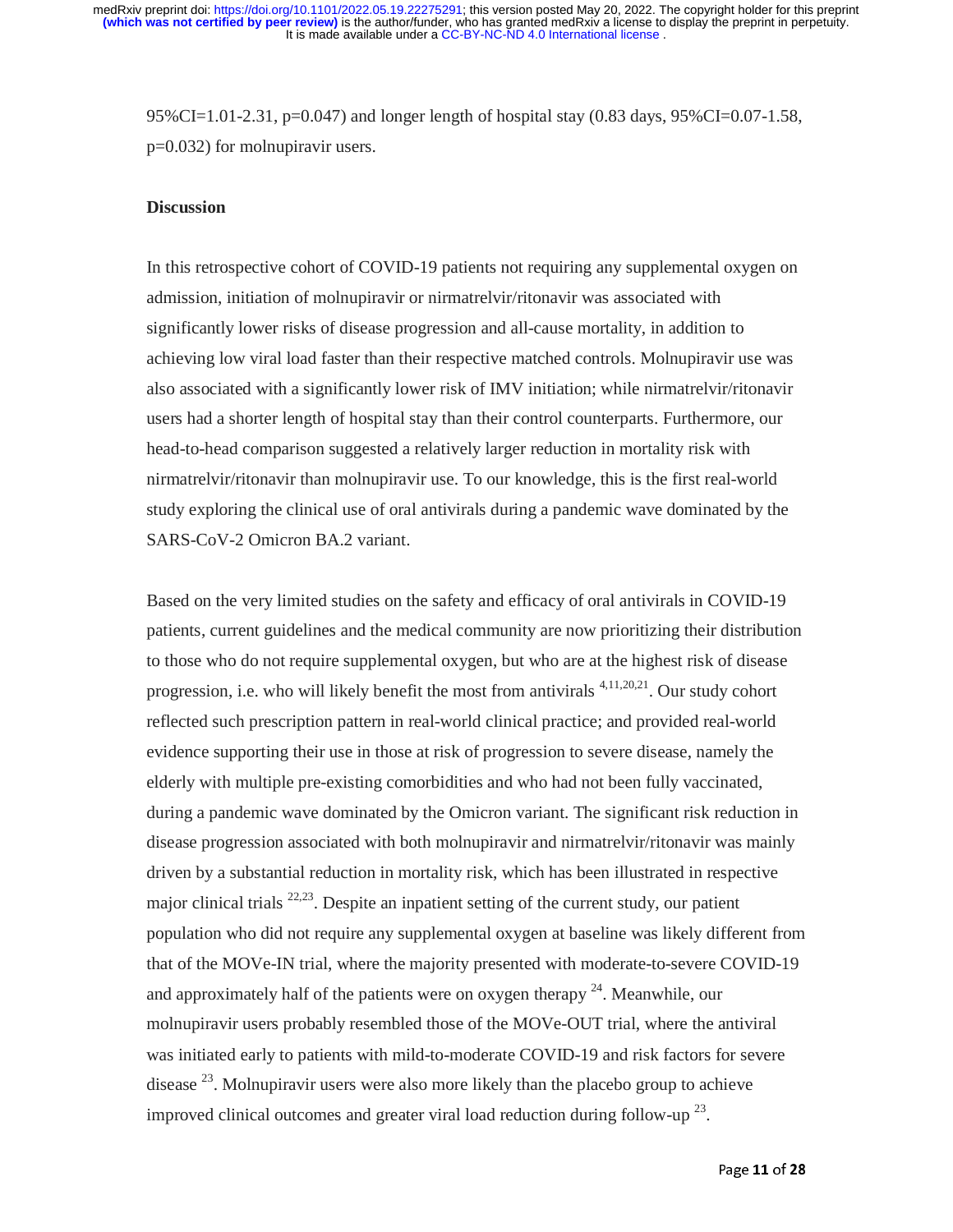Correspondingly, our results were in line with the latter establishing a significant mortality benefit and reduced disease progression (of increasing oxygen needs) among molnupiravir users, whilst these were not evident in the MOVe-IN trial when it was initiated at a later and more severe stage of COVID-19<sup>23,24</sup>.

In terms of viral load reduction, our patients managed to achieve low viral load faster with molnupiravir or nirmatrelvir/ritonavir use upon SARS-CoV-2 infection of the Omicron variant, which added clinical support to the efficacy of oral antivirals demonstrated in experimental studies  $25-29$ . In recent studies based on previous VOC (including Delta), early initiation of molnupiravir has been shown to promote clinical improvement and symptom resolution in patients with mild-to-moderate COVID-19, in addition to accelerating viral load reduction, SARS-CoV-2 RNA clearance, and elimination of infectious virus  $^{23,30-32}$ . The EPIC-HR trial was also conducted prior to the prevalence of Omicron variant, where nirmatrelvir/ritonavir use was associated with significant viral load reduction of Delta variant in patients with mild-to-moderate COVID-19 compared to placebo  $20,22$ . To the best of our knowledge, this is the first clinical study offering real-world evidence of oral antiviral use among COVID-19 patients during a pandemic wave of Omicron variant. Our head-to-head comparison between the two oral antivirals offers preliminary evidence confirming the prioritization of nirmatrelvir/ritonavir over molnupiravir in COVID-19 patients who do not require supplemental oxygen, whenever accessible and clinically appropriate  $3,4,21$ . A relatively larger reduction in all-cause mortality risk was observed with nirmatrelvir/ritonavir use in this study, in addition to its greater efficacy in preventing COVID-19-related hospitalization than molnupiravir in previous trials, and without the risk of host mutational activity  $11$ . Recently, an experimental study hypothesized that the efficacy of different antivirals may be influenced by their drug concentrations in the lungs of COVID-19 patients 33. For instance, both remdesivir and EIDD-1931 (active metabolite of molnupiravir) have been identified as substrates of equilibrative nucleoside transporters (ENT) 1 and 2, while nirmatrelvir is not  $^{33,34}$ . During acute lung injury and tissue hypoxia induced by SARS-CoV-2 infection, ENT repression may contribute to lower pulmonary concentrations of remdesivir and EIDD-1931 compared to that of nirmatrelvir, hence the latter may demonstrate higher effectiveness in COVID-19 patients than remdesivir and molnupiravir with controversial findings <sup>8,33</sup>. Nonetheless, further *in vivo* studies are needed to confirm such postulation, explore other potential mechanisms and their application to specific COVID-19 patient populations. While molnupiravir is recommended only when neither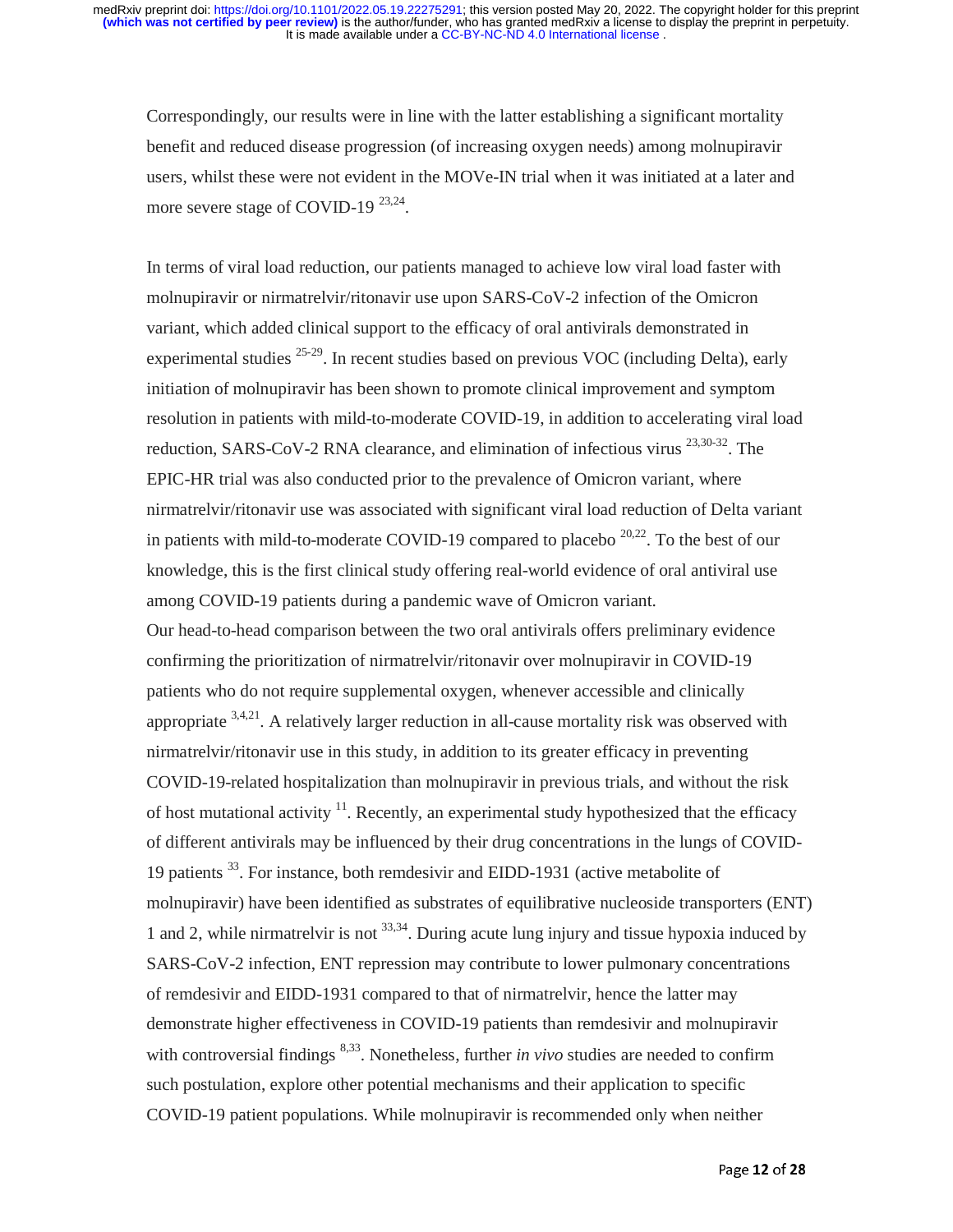nirmatrelvir/ritonavir nor remdesivir are accessible or clinically appropriate, molnupiravir still has its own merit considering its ease of administration via the oral route (compared to parenteral administration for remdesivir), no apparent drug-drug interactions (which are significant for nirmatrelvir/ritonavir), and no dosage adjustment needed based on hepatic or renal impairment (which is necessary for nirmatrelvir/ritonavir)  $^{1,3,4,20}$ .

This territory-wide, retrospective cohort study of COVID-19 patients who did not initially require supplemental oxygen suggested that initiating oral antivirals within 2 days of admission was associated with significant risk reduction in disease progression and all-cause mortality, and achieving low viral load faster compared to non-use. Referring to the medical records of hospitalized cases who were closely monitored, clinical outcomes and procedures were systematically documented and analyzed. Medication adherence could also be guaranteed in an inpatient setting compared to oral antiviral users in the community. Nevertheless, several limitations of our study should be acknowledged. Firstly, we cannot exclude the possibility of selection bias or confounding by indication in this observational study, despite our population-based cohort was fully representative of the local COVID-19 patient population who did not require supplemental oxygen on admission. Besides, the clinical profile of our patients who would be deemed at risk of progression to severe COVID-19 might be different from those in the major trials of molnupiravir and nirmatrelvir/ritonavir, for instance, their dominant risk factor was overweight or obesity <sup>22,23</sup>, whilst ours was old age. Secondly, since the Ct value was no longer adopted as one of the discharge criteria during our study period, patients might have already been deemed clinically stable for discharge before reaching the specific cutoff. Accordingly, further studies are needed to confirm our findings on viral load reduction and length of hospital stay associated with oral antiviral use. Results from ongoing trials (namely PANORAMIC and RECOVERY) and observational studies are awaiting  $35-39$ , and further research is needed to explore the safety and effectiveness of oral antivirals in different patient populations (especially by COVID-19 vaccination status and VOC), drug combinations, and other healthcare settings such as nursing homes or residential care facilities.

As proposed by the medical and research community, logistics and distribution issues should be adequately addressed by governments and the healthcare sector to meet ethical standards and promote optimal and equitable access in the face of limited supplies, such as developing an evidence-based scoring system or risk prediction tools to help physicians prioritizing the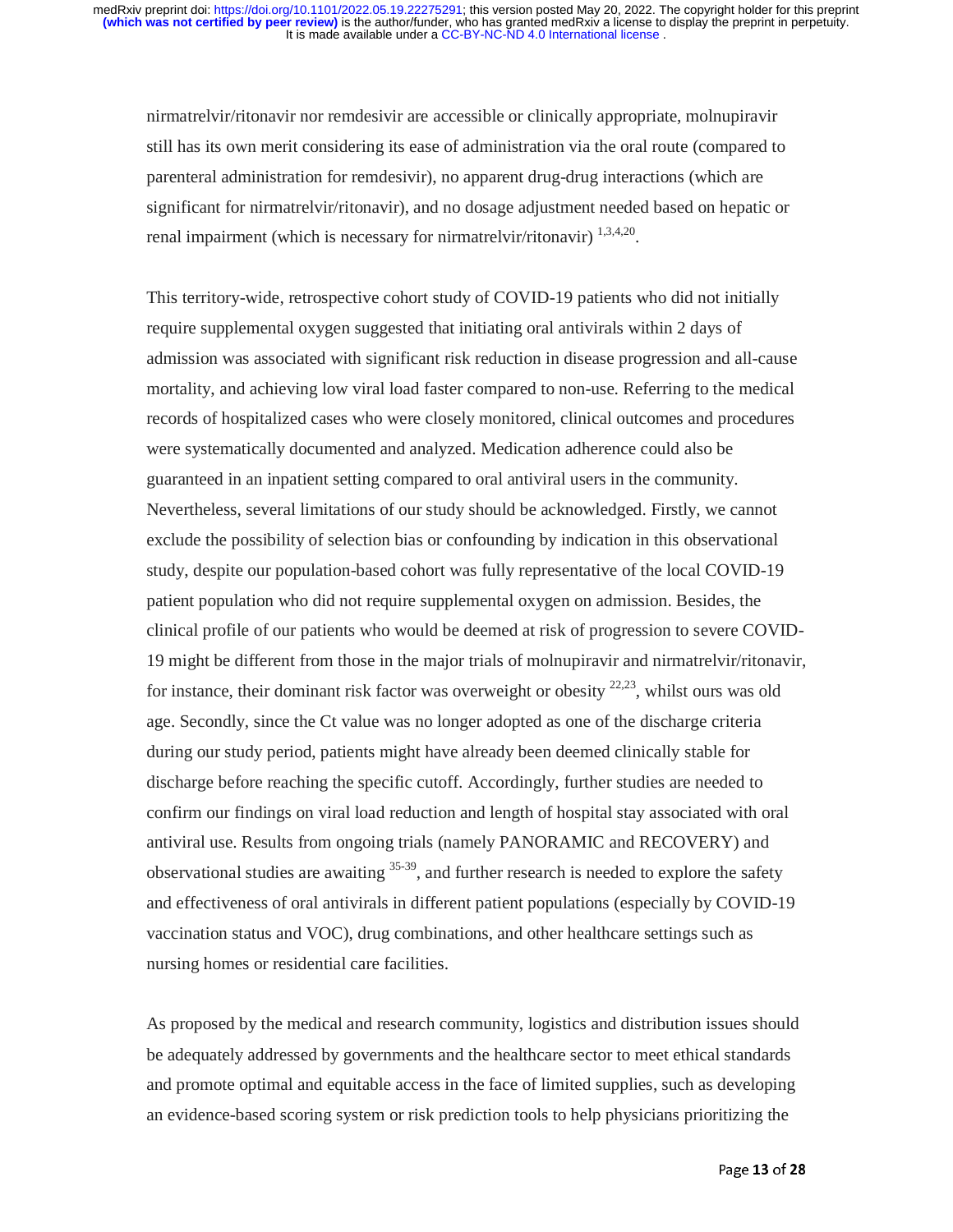distribution of oral antivirals to COVID-19 patients who would most likely benefit from them, based on predicted efficacy and risk assessments 11,20,21. Notably, some unknown long-term risks associated with molnupiravir use include possible carcinogenicity and teratogenicity, as mutations have been observed in mammalian cells *in vitro*; and the risk of emergence of more infectious and vaccine-resistant viral variants attributed to the genetic mutations induced 7- 9,40-42. Moreover, concerns about the development of drug resistance to molnupiravir and nirmatrelvir/ritonavir have been raised, especially considering the high mutation rates of SARS-CoV-2 and potential selective pressure induced by an extensive use of antiviral monotherapy <sup>21,43</sup>. Active pharmacovigilance programs and sequencing of viral mutations are essential to monitoring their long-term safety and effectiveness in different patient populations and waves of COVID-19 pandemic  $21$ .

In conclusion, this retrospective cohort study of COVID-19 patients who did not initially require supplemental oxygen suggested that early initiation of oral antivirals was associated with significant risk reduction in disease progression and all-cause mortality, as well as achieving low viral load faster than non-use. Furthermore, a relatively larger reduction in mortality risk could be observed with nirmatrelvir/ritonavir use compared to molnupiravir during a pandemic wave of the SARS-CoV-2 Omicron BA.2 variant. Ongoing research will inform the safety and effectiveness of oral antivirals in specific patient populations, drug combinations, and healthcare settings.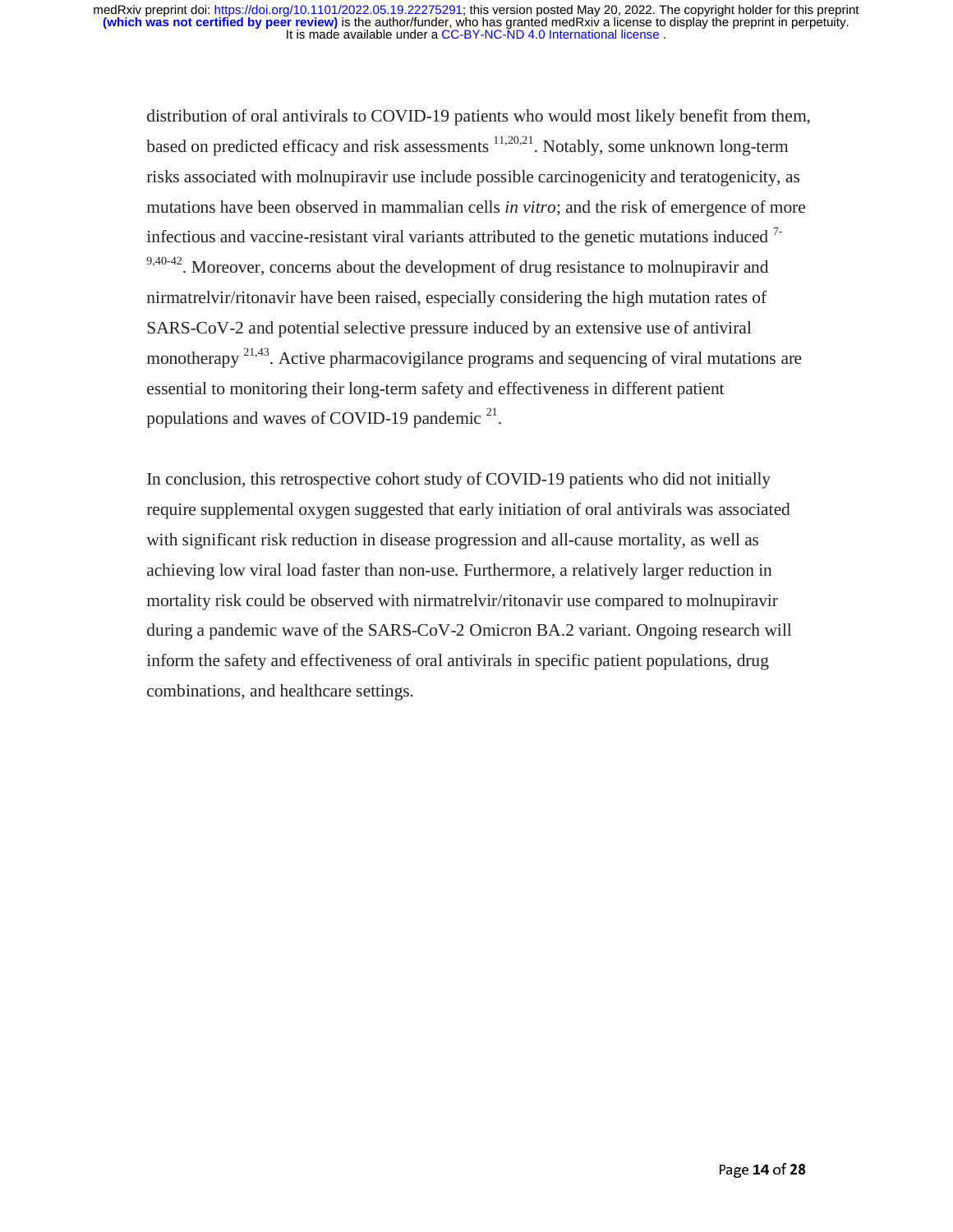### **Contributors**

The study was designed by CKHW, GML and BJC. The underlying data was verified by CKHW, ICHA and EHYL, and data analyses were done by CKHW and ICHA. CKHW and KTKL wrote the first draft of the manuscript which was revised by GML and BJC. All authors interpreted data, provided critical review and revision of the text and approved the final version of the manuscript.

### Data Sharing

The clinical outcome data were extracted from the Hospital Authority database in Hong Kong and vaccination records were extracted from the eSARS data provided by the Centre for Health Protection. Restrictions apply to the availability of these data, which were used under license for this study.

### Declaration of interest

BJC reports honoraria from AstraZeneca, Fosun Pharma, GlaxoSmithKline, Moderna, Pfizer, Roche and Sanofi Pasteur. The authors report no other potential conflicts of interest.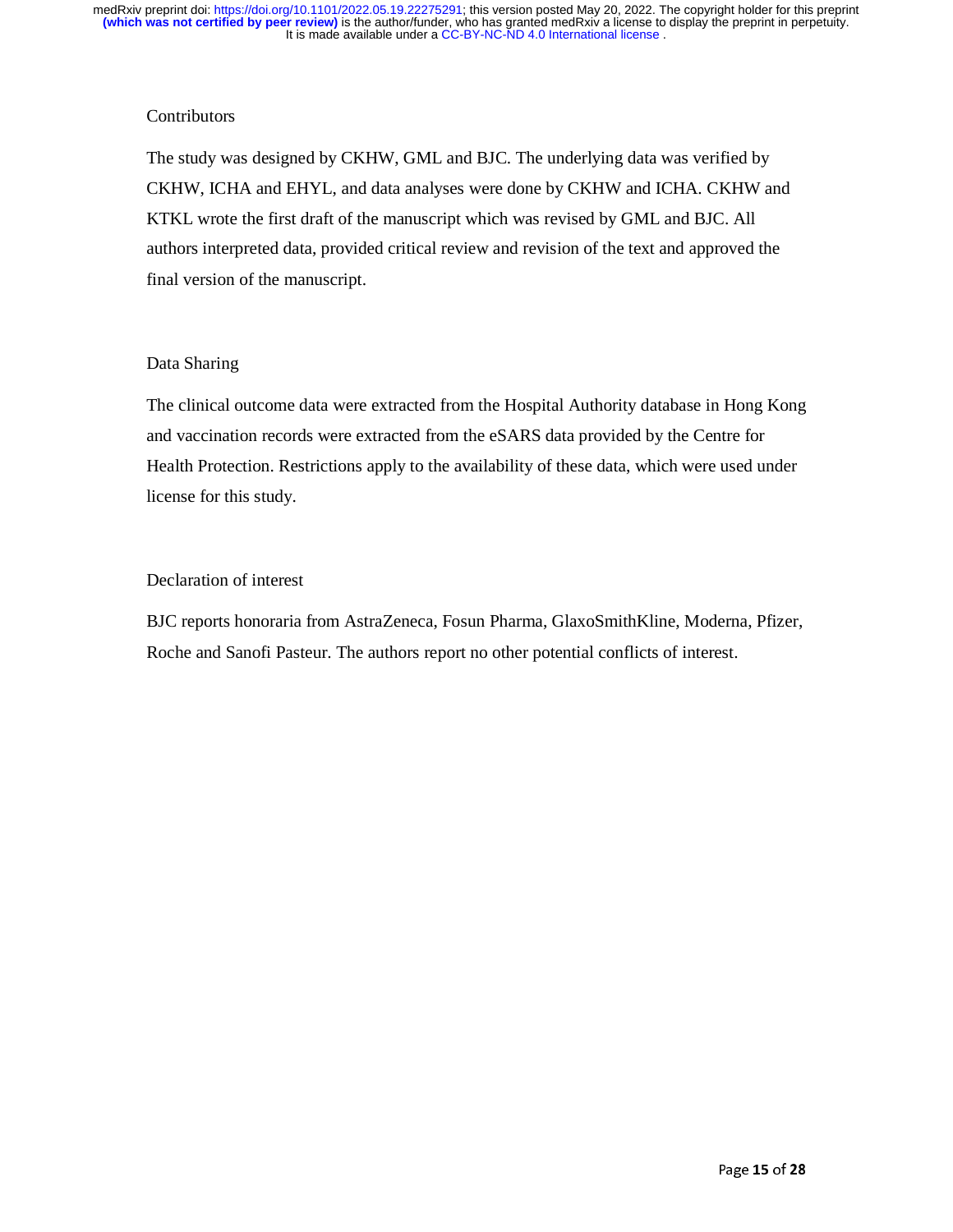It is made available under a [CC-BY-NC-ND 4.0 International license](http://creativecommons.org/licenses/by-nc-nd/4.0/) . **(which was not certified by peer review)** is the author/funder, who has granted medRxiv a license to display the preprint in perpetuity. medRxiv preprint doi: [https://doi.org/10.1101/2022.05.19.22275291;](https://doi.org/10.1101/2022.05.19.22275291) this version posted May 20, 2022. The copyright holder for this preprint

## **References**

 $1<sub>1</sub>$ 

1. The U.S. Food and Drug Administration (FDA). Fact Sheet for Healthcare Providers:<br>
Emergency Use Authorization for Molnupiravir. 2022/03/23 2022.<br>
https://www.fda.gov/media/155054/download.<br>
2. The U.S. Food and Drug Ad https://www.fda.gov/media/155054/download.<br>2. The U.S. Food and Drug Administration (FDA). Fact Sheet for Persency Use Authorization for Paxlovid. 2022/04/14 2022.<br>https://www.fda.gov/media/155050/download.<br>3. Infectious D

Emergency Use Authorization for Paxlovid. 2022/04/14 2022.<br>
https://www.fda.gov/media/155050/download.<br>
3. Infectious Diseases Society of America. IDSA Guidelines on the Treatment and Management<br>
of Patients with COVID-19. 2. The U.S. Food and Drug Administration for Paxlovid. 2022/04/14 2022.<br>
2. The U.S. Martin S. Martin Cover of America. IDSA Guidelines on the Treatment and Man<br>
2. Infectious Diseases Society of America. IDSA Guidelines o Emergency Words, 2022<br>
https://www.fda.gov/media/155050/download.<br>
3. Infectious Diseases Society of America. IDSA Guideline<br>
of Patients with COVID-19. 2022/05/10 2022. https://www.ids<br>
19-guideline-treatment-and-manageme matrices/mediatry media/1570-2022<br>
19-guideline-treatment-and-management/<br>
19-guideline-treatment-and-management/<br>
19-guideline-treatment-and-management/<br>
19-guideline-treatment-and-management/<br>
19. The National Institutes of Patients with COVID-19. 2022/05/10 2022. <u>https://www.idsociety.org/practice-guideline/covid-<br>19-guideline-treatment-and-management/.<br>4. The National Institutes of Health. Therapeutic Management of Nonhospitaliz</u>

of Patients with Covid-19. Patients with Covid-19. 2022. https://www.idsociety.org/practice-guideline/covid-guideline/covid-2022. A Medicine-guideline-guideline-guideline-guideline-guideline-guideline-guideline-guideline-g 19-guideline-treatment-and-management/. 4. COVID-19. 2022/04/08 2022.<br>
https://www.covid19treatmentguidelines.nih.gov/management/clinical-<br>
management/nonhospitalized-adults--therapeutic-management/.<br>
5. Schöning V, Kern C, Chaccour C, Hammann F. Effectiveness o https://www.covid19treatme<br>
management/nonhospitalized<br>
5. Schöning V, Kern C, C<br>
Transmissible Variants of SAR<br>
2022; 13: 816429.<br>
6. Singh AK, Singh A, Singh management of Schöning V, Kern C, Chaccour C, Hammann F. Effectiveness<br>Transmissible Variants of SARS-CoV-2: A Modeling and Simulation 1<br>2022; 13: 816429.<br>6. Singh AK, Singh A, Singh R, Misra A. An updated practical g<br>and

Transmissible Variants of SARS-CoV-2: A Modeling and Simulation Study. *Frontiers in Pharmacology*<br>2022; 13: 816429.<br>6. Singh AK, Singh A, Singh R, Misra A. An updated practical guideline on use of molnupiravir<br>and compari 2022<br>
2022<br>
2023<br>
2022<br>
2022<br>
2022<br>
2022<br>
2022<br>
2022<br>
2022<br>
2022<br>
2022<br>
2022<br>
2022<br>
2023<br>
2022<br>
2023

and comparison with agents having emergency use authorization for treatment of COVID-19.<br>Diabetes & Metabolic Syndrome: Clinical Research & Reviews 2022; 16(2): 102396.<br>7. Tian L, Pang Z, Li M, et al. Molnupiravir and Its 7. Tian L, Pang Z, Li M, et al. Molnupiravir and Its Antiviral Activity Against COVID-19. Frontiers in Immunology 2022; 13: 855496. and comparison with agents having emergency use authorization for treatment of COVID-19.<br>
Diabetes & Metabolic Syndrome: Clinical Research & Reviews 2022; 16(2): 102396.<br>
7. Tian L, Pang Z, Li M, et al. Molnupiravir and It Diabetes & Metabolic Syndrome: Clinical Research & Neviews 2022; 16(2): 102396.<br>
7. Tian L, Pang Z, Li M, et al. Molnupiravir and Its Antiviral Activity Against CO'<br>
in Immunology 2022; 13: 855496.<br>
8. Brophy JM. Molnupir

*I. Tian L, Pang 2, Li M, et al. Molnupiravir and its Antiviral Activity Against COVID-19. Fromers*<br> *in Immunology* 2022; **13**: 855496.<br>
8. Brophy JM. Molnupiravir's authorisation was premature. *BMJ* 2022; **376**: 0443.<br>

m minimology 2022, 13: 835496.<br>8. Brophy JM. Molnupiravir's<br>9. Dyer O. Covid-19: FDA exp<br>concerns. *BMJ* 2021; 375: n2984.<br>10. Hama R. Imbalance in bass<br>11. Dal-Ré R, Becker SL, Bottie<br>infection and the requirement for 8. Brophy JM. Momaphawr 3 authorisation was premature. BMJ 2022, 376: 0443.<br>
9. Brophy JM. Momaphawr 3 authorisation was premature. BMJ 2022; 376: 0443.<br>
10. Hama R. Imbalance in baseline characteristics in molnupiravir tr 9. Concerns. *BMJ* 2021; **375**: n2984.<br>
9. Hama R. Imbalance in baseline characteristics in molnupiravir trials. *BMJ* 2022; **377**: o977.<br>
11. Dal-Ré R, Becker SL, Bottieau E, Holm S. Availability of oral antivirals agains concerns. BMJ 2021; 373: n2364.<br>10. Hama R. Imbalance in bas<br>11. Dal-Ré R, Becker SL, Bottie<br>infection and the requirement for<br>2022. Wong CKH, Wan EYF, Luo<br>COVID-19 in two Chinese case cor 11. Dal-Ré R, Becker SL, Bottieau E, Holm S. Availability of oral antivirals against SARS-CoV-2<br>infection and the requirement for an ethical prescribing approach. The Lancet Infectious Diseases<br>2022.<br>12. Wong CKH, Wan EYF,

11. Takin'in particular product in the maintain of the lancet Infectious Disease.<br>12. Wong CKH, Wan EYF, Luo S, et al. Clinical outcomes of different therapeutic options for<br>12. Wong CKH, Wan EYF, Luo S, et al. Clinical ou infection and the requirement for an ethical prescribing approach. The Lancet infectious Diseases<br>2022.<br>12. Mong CKH, Wan EYF, Luo S, et al. Clinical outcomes of different therapeutic options for<br>COVID-19 in two Chinese ca 12.<br>COVID<br>10074<br>13.<br>and M<br>51.

COVID-19 in two Chinese case cohorts: A propensity-score analysis. *eClinicalMedicine* 2021; **32**:<br>100743. Gupta S, Wang W, Hayek SS, et al. Association Between Early Treatment With Tocilizum<br>and Mortality Among Critically COVID-19 in two Chinese case cohorts: A propensity-score analysis. eclinicalMedicine 2021; 32:<br>100743.<br>13. Gupta S, Wang W, Hayek SS, et al. Association Between Early Treatment With Tocilizum<br>and Mortality Among Critically 13. (<br>
and Mor<br>
51. <br>
14. P<br>
in critica<br>
15. P<br>
and 10 and Mortality Among Critically Ill Patients With COVID-19. JAMA Internal Medicine 2021; 181(1): 4:<br>51.<br>14. Monedero P, Gea A, Castro P, et al. Early corticosteroids are associated with lower mortality<br>in critically ill pat

and Mortality Among Critically in Fatients With COVID-19. JAMA Internal Medicine 2021, 181(1): 41-<br>
14. Monedero P, Gea A, Castro P, et al. Early corticosteroids are associated with lower mortality<br>
in critically ill patie

- -<br>14.<br>in c<br>15.<br>cov<br>16.<br>late 14. Moneta P, Moneta P, Moneta P, Moneta A, Critical Care 2021; 25(1): 2.<br>
15. Renoux C, Azoulay L, Suissa S. Biases in evaluating the safety and effectiveness of drugs for<br>
16. The Government of the Hong Kong Special Admi in critically ill patients with COVID-19: a cohort study. Critical Care 2021; 25(1): 2.<br>15. Renoux C, Azoulay L, Suissa S. Biases in evaluating the safety and effectiveness of drugs for<br>covid-19: designing real-world evide 2013. The Government of the Hong Kong Special Administrative Region. Government announces<br>16. The Government of the Hong Kong Special Administrative Region. Government announces<br>18. The Government of the Hong Kong Special covid-19: designing real-world evidence studies. American Journal of Epidemiology 2021.<br>16. The Government of the Hong Kong Special Administrative Region. Government and<br>latest criteria for discharge from isolation and hom atest criteria for discharge from isolation and home quarantine. 2022/02/26 2022.<br>
https://www.info.gov.hk/gia/general/202202/26/P2022022600750.htm.<br>
17. White IR, Royston P, Wood AM. Multiple imputation using chained equa

https://www.info.gov.hk/gia/general/202202/26/P2022022600750.htm.<br>17. White IR, Royston P, Wood AM. Multiple imputation using chained equation<br>guidance for practice. *Stat Med* 2011; **30**(4): 377-99.<br>18. Leyrat C, Seaman S matrix 1983. White IR, Royston P, Wood AM. Multiple imputation using chaine<br>guidance for practice. *Stat Med* 2011; **30**(4): 377-99.<br>18. Leyrat C, Seaman SR, White IR, et al. Propensity score analysis wit<br>covariates: How s guidance for practice. *Stat Med* 2011; **30**(4): 377-99.<br>18. Leyrat C, Seaman SR, White IR, et al. Propensity score analysis with partially observed<br>covariates: How should multiple imputation be used? *Stat Methods Med Res* guidance for practice. Stat Med 2011, 30(4): 377-99.<br>18. Leyrat C, Seaman SR, White IR, et al. Propens<br>covariates: How should multiple imputation be used?<br>19. Austin PC. Some methods of propensity-scor<br>results of an empiri

covariates: How should multiple imputation be used? *Stat Methods Med Res* 2019; **28**(1): 3-19<br>19. Austin PC. Some methods of propensity-score matching had superior performance to<br>results of an empirical investigation and covariates: How should multiple imputation be used? Stat Methods Med Res 2019, 20(1): 3-19.<br>19. Austin PC. Some methods of propensity-score matching had superior performance to ot<br>results of an empirical investigation and 19. The sults of an empirical investigation and Monte Carlo simulations. *Biom J* 2009; **51**(1): 171-84.<br>20. Saravolatz LD, Depcinski S, Sharma M. Molnupiravir and Nirmatrelvir-Ritonavir: Oral COVID<br>Antiviral Drugs. *Clini* 20. Saravolatz LD, Depcinski S, Sharma M. Molnupiravir and Nirmatrelvir-Ritonavir: Oral COVID<br>Antiviral Drugs. *Clinical Infectious Diseases* 2022: ciac180.<br>Page 16 of 28 20. Santiviral Drugs. *Clinical Infectious Diseases* 2022: ciac180.<br>
Page 16 of 2 Antiviral Drugs. Clinical Infectious Diseases 2022: ciac180.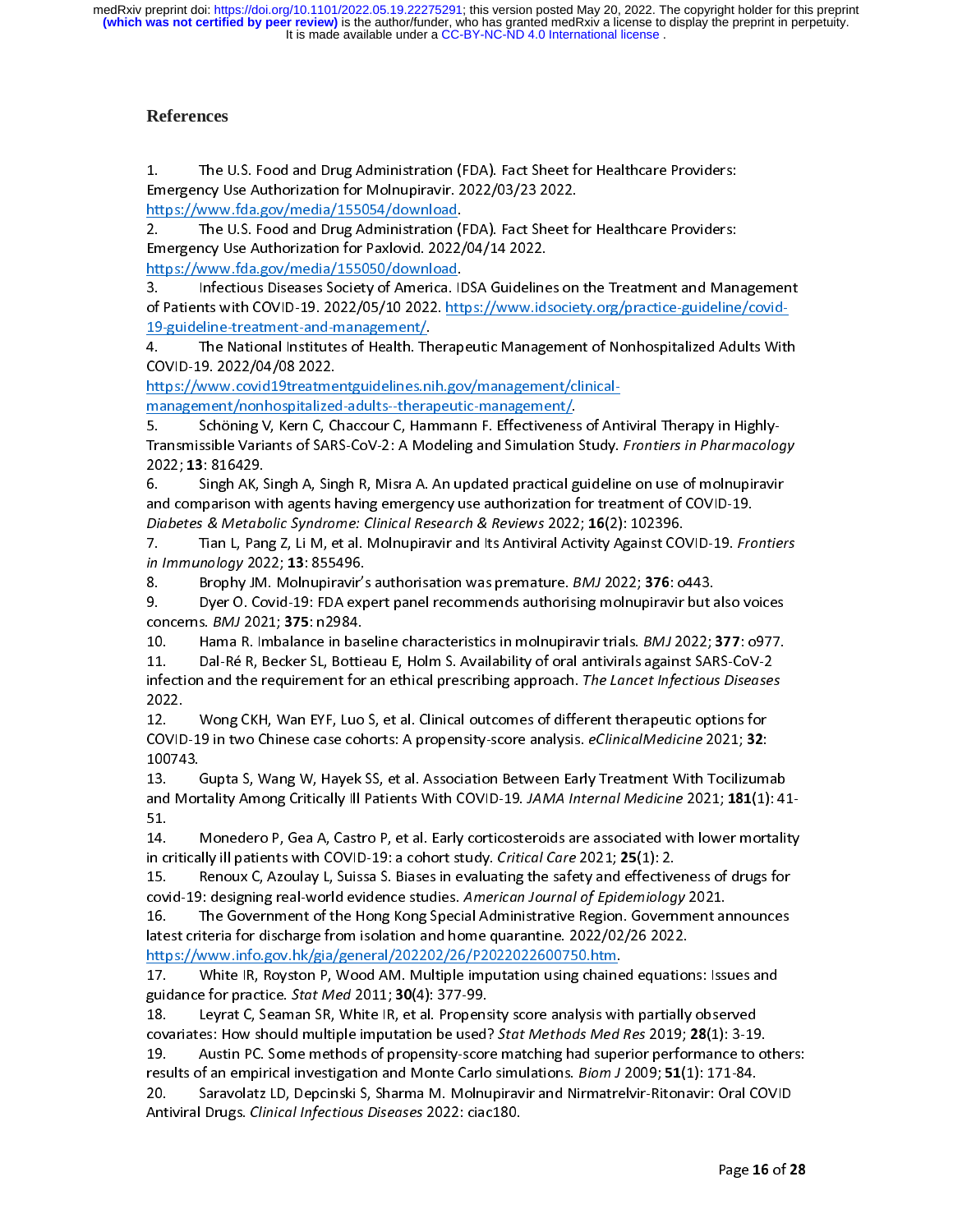It is made available under a [CC-BY-NC-ND 4.0 International license](http://creativecommons.org/licenses/by-nc-nd/4.0/) . **(which was not certified by peer review)** is the author/funder, who has granted medRxiv a license to display the preprint in perpetuity. medRxiv preprint doi: [https://doi.org/10.1101/2022.05.19.22275291;](https://doi.org/10.1101/2022.05.19.22275291) this version posted May 20, 2022. The copyright holder for this preprint

 $21.$ 

21. World Health Organization. Therapeutics and COVID-19: living guideline. 2022/04/22 2022.<br>
22. Hammond J, Leister-Tebbe H, Gardner A, et al. Oral Nirmatrelvir for High-Risk,<br>
23. Hammond J, Leister-Tebbe H, Gardner A, e Hammond J, Leister-Tebbe H, Gardner A, et al. Oral Nirmatrelvir for High-<br>Nonhospitalized Adults with Covid-19. New England Journal of Medicine 2022; 38<br>23. Jayk Bernal A, Gomes da Silva MM, Musungaie DB, et al. Molnupirav Nonhospitalized Adults with Covid-19. *New England Journal of Medicine* 2022; **386**(15)<br>23. Jayk Bernal A, Gomes da Silva MM, Musungaie DB, et al. Molnupiravir for Oral<br>Covid-19 in Nonhospitalized Patients. *N Engl J Med*

Nonhospitalized Adults with Covid-19. New England Journal of Medicine 2022, 386(15). 1397-408.<br>23. Jayk Bernal A, Gomes da Silva MM, Musungaie DB, et al. Molnupiravir for Oral Treatment c<br>Covid-19 in Nonhospitalized Patien Covid-19 in Nonhospitalized Patients. *N Engl J Med* 2022; **386**(6): 509-20.<br>24. Arribas José R, Bhagani S, Lobo Suzana M, et al. Randomized Trial of Molnupiravir or Placebo<br>in Patients Hospitalized with Covid-19. *NEJM Ev* Covid-19 in Nonhospitalized Tatients. *N Engl 3 Med 2022*, **386**(6): 309-20.<br>24. Arribas José R, Bhagani S, Lobo Suzana M, et al. Randomized Trial<br>in Patients Hospitalized with Covid-19. *NEJM Evidence* 2022; 1(2): EVIDoa. 25. Bojkova D, Widera M, Ciesek S, Wass MN, Michaelis M, Cinatl J. Reduced interferon<br>25. Bojkova D, Widera M, Ciesek S, Wass MN, Michaelis M, Cinatl J. Reduced interferon<br>25. Bojkova D, Widera M, Ciesek S, Wass MN, Michae in Fatients Hospitalized with Covid-19. *W23W Evidence 2022*; 2(2): EviDoa2100044.<br>25. Bojkova D, Widera M, Ciesek S, Wass MN, Michaelis M, Cinatl J. Reduced in<br>antagonism but similar drug sensitivity in Omicron variant co antagonism but similar drug sensitivity in Omicron variant compared to Delta variant of SAR!<br>
isolates. *Cell Research* 2022; **32**(3): 319-21.<br>
26. Li P, Wang Y, Lavrijsen M, et al. SARS-CoV-2 Omicron variant is highly sen

isolates. *Cell Research* 2022; **32**(3): 319-21.<br>26. Li P, Wang Y, Lavrijsen M, et al. SARS-CoV-2 Omicron variant is highly sensitive to<br>molnupiravir, nirmatrelvir, and the combination. *Cell Research* 2022; **32**(3): 322-4

Solates. Cell Research 2022, 32(3): 319-21.<br>26. Li P, Wang Y, Lavrijsen M, et al. SAR<br>molnupiravir, nirmatrelvir, and the combina<br>27. Takashita E, Kinoshita N, Yamayosh<br>against Covid-19 Omicron Variant. New Eng<br>28. Vangeel 26. Lillish S. Fliancular V.P. Other G. Nitrols G. Mair unstead and Antiviral Diagninst Covid-19 Omicron Variant. New England Journal of Medicine 2022; 326(10): 995-8<br>28. Covid-19 Omicron Variant. New England Journal of Me molnuphravir, infinationir, and the combination. Cell Research 2022, 32(3): 322-4.<br>27. Takashita E, Kinoshita N, Yamayoshi S, et al. Efficacy of Antibodies and Anti<br>against Covid-19 Omicron Variant. New England Journal of against Covid-19 Omicron Variant. New England Journal of Medicine 2022; **386**(10): 995-8.<br>28. Vangeel L, Chiu W, De Jonghe S, et al. Remdesivir, Molnupiravir and Nirmatrelvir rema<br>active against SARS-CoV-2 Omicron and othe against Covid-19 Omicron Variant. New England Journal of Medicine 2022, 386(10): 999-8.<br>28. Vangeel L, Chiu W, De Jonghe S, et al. Remdesivir, Molnupiravir and Nirmatrelvir re<br>active against SARS-CoV-2 Omicron and other va active against SARS-CoV-2 Omicron and other variants of concern. *Antiviral Research* 2022; **198**:<br>105252.<br>29. Ullrich S, Ekanayake KB, Otting G, Nitsche C. Main protease mutants of SARS-CoV-2 varia<br>remain susceptible to n

105252.<br>29. Ullrich S, Ekanayake KB, Otting G, Nitsche C. Main protease mutants of SARS-CoV-2 variants<br>remain susceptible to nirmatrelvir. *Bioorganic & Medicinal Chemistry Letters* 2022; **62**: 128629.<br>30. Hetero. Hetero A remain susceptible to nirmatrelvir. Bioorganic & Medicinal Chemistry Letters 2022; 62: 128629.

31. Fischer William A, Eron Joseph J, Holman W, et al. A phase 2a clinical trial of molnupiravir in<br>patients with COVID-19 shows accelerated SARS-CoV-2 RNA clearance and elimination of infectious<br>virus. Science Translation remain susceptible to immatrelvir. Bioorgame & Medicinal Chemistry Letters 2022, 62: 128625.<br>
30. Hetero. Hetero Announces Interim Clinical Results from Phase III Clinical Trials of<br>
Molnupiravir conducted in India. Hydera Molnupiravir conducted in India. Hyderabad, India: Hetero; 2021.<br>31. Fischer William A, Eron Joseph J, Holman W, et al. A phase 2a clinical trial of moln<br>patients with COVID-19 shows accelerated SARS-CoV-2 RNA clearance an

virus. *Science Translational Medicine* 2022; **14** (628): eabl7430.<br>32. Merck. Merck and Ridgeback to Present Data Demonstrating That Treatment With<br>LAGEVRIO™ (molnupiravir) Was Associated With More Rapid Eliminat patients with COVID-19 shows accelerated SARS-CoV-2 RNA clearance and elimination of infectious<br>virus. *Science Translational Medicine* 2022; 14(628): eabl7430.<br>32. Merck. Merck and Ridgeback to Present Data Demonstrating patients Science Translational Medicine 2022; 14(628): eabl7430.<br>
32. Merck. Merck and Ridgeback to Present Data Demonstrating That Treatment With<br>
LAGEVRIO™ (molnupiravir) Was Associated With More Rapid Elimination of In virus. Science Translational Medicine 2022, 14(628): eably430.<br>
32. Merck. Merck and Ridgeback to Present Data Demonst<br>
LAGEVRIO™ (molnupiravir) Was Associated With More Rapid El<br>
Than Placebo. 2022/04/01 2022. https://ww LAGEVRIO™ (molnupiravir) Was Associated With More Rapid Elimination of Infectious SARS<br>Than Placebo. 2022/04/01 2022. <u>https://www.merck.com/news/merck-and-ridgeback-to-p</u><br>data-demonstrating-that-treatment-with-lagevrio-m Than Placebo. 2022/04/01 2022. https://www.merck.com/news/merck-and-ridgeback-to-present-<br>
data-demonstrating-that-treatment-with-lagevrio-molnupiravir-was-associated-with-more-rapid-<br>
elimination-of-infectious-sars-cov-2-

1931 Interact with Human Equilibrative Nucleoside Transporters 1 and 2: Implications for Reaching<br>SARS-CoV-2 Viral Sanctuary Sites. Molecular Pharmacology 2021; 100(6): 548-57. **Elimination-of-infection-of-infection-of-infection-of-inference Haunah ENT1 or ENT2: Implications for COVID-19 Pa<br>1931 Interact with Human Equilibrative Nucleoside<br>1931 Interact with Human Equilibrative Nucleoside<br>SARS-Co** Human ENT1 or ENT2: Implications for COVID-19 Patients. *Clinical and Translational Science* 20:<br>34. Miller SR, McGrath ME, Zorn KM, Ekins S, Wright SH, Cherrington NJ. Remdesivir and EI<br>1931 Interact with Human Equilibrat 34. Miller SR, McGrath ME, Zorn KM, Ekins S, Wright SH, Cherrington NJ. Remdesivir and EIDD-<br>1931 Interact with Human Equilibrative Nucleoside Transporters 1 and 2: Implications for Reaching<br>SARS-CoV-2 Viral Sanctuary Site

35. ClinicalTrials.gov. AGILE (Early Phase Platform Trial for COVID-19). 2021/08/25 2022.

 $35.94$ . Michael Miller Monocolonial Although Sh and Eine Sh and Miller Sh and EOV 2 (TOMY) SARS-CoV-2 Viral Sanctuary Sites. *Molecular Pharmacology* 2021; 100(6): 548-57.<br>
35. ClinicalTrials.gov. AGILE (Early Phase Platform Trial for COVID-19). 2021/08/25 2022.<br>
https://clinicalTrials.gov.ct2/show/NCT04746183.<br> SARS-Cov-2 Viral Sanctuary Sites. Molecular Pharmacology 2021, 100(0). 348-57.<br>
35. ClinicalTrials.gov. AGILE (Early Phase Platform Trial for COVID-19). 2021/0<br>
https://clinicalTrials.gov. TURN-COVID Biobank: The Dutch Coh 1115.//clinicaltrials.gov/ct2/show/NCT04746183.<br>36. ClinicalTrials.gov. TURN-COVID Biobank: The Dutch Cohort Study for the Evaluation of<br>35. ClinicalTrials.gov. TURN-COVID Biobank: The Dutch Cohort Study for the Evaluation 1986. ClinicalTrials.gov. TURN-COVID Biobank: T<br>Use of Neutralizing Monoclonal Antibodies and Ot<br>COVID). 2022/01/18 2022. https://clinicaltrials.gov<br>37. ClinicalTrials.gov. Evaluation of Protease Ir<br>(EPIC-SR). 2022/04/13 2 36. ClinicalTrials.gov. ClinicalTrials.gov/ct2/show/NCT05195060.<br>37. ClinicalTrials.gov. Evaluation of Protease Inhibition for COVID-19 in Standard-Risk Patients<br>37. ClinicalTrials.gov. Evaluation of Protease Inhibition fo

Use of Neutralizing Monoclonal Anti-Division Monoclonal Anti-Other Anti-Other Antiviral Agents Against Sars-Co<br>Insert Mont of COVID-10 in the Community), 2002, https://www.non.non.non.non.it.il... ClinicalTrials.gov. Evaluation of Protease Inhibition for COVID-19 in St.<br>(EPIC-SR). 2022/04/13 2022. <u>https://clinicaltrials.gov/ct2/show/NCT05011513</u><br>38. Nuffield Department of Population Health. RECOVERY (Randomised E<br>T (EPIC-SR). 2022/04/13 2022. <u>https://clinicaltrials.gov/ct2/show/NCT05011513</u>.<br>38. Nuffield Department of Population Health. RECOVERY (Randomised Evaluation of COVID-1<br>Therapy). 2022. <u>https://www.recoverytrial.net/</u> (acce (EPIC-SR). 2022. https://www.recoverytrial.net/ (accessed 2022/05/12.<br>Therapy). 2022. https://www.recoverytrial.net/ (accessed 2022/05/12.<br>39. University of Oxford. PANORAMIC (Platform Adaptive trial of NOvel ant<br>treatMent Therapy). 2022. <u>https://www.recoverytrial.net/</u> (accessed 2022/05/12.<br>39. University of Oxford. PANORAMIC (Platform Adaptive trial of NOvel antiviRals for eArly<br>treatMent of COVID-19 In the Community). 2022. <u>https:</u> Therapy). 2022. https://www.panorateutherapy.com/<br>Therapy). 2022. https://www.panorar<br>2022/05/12. Singh AK, Singh A, Singh R, Misra A. Molnupiravir in COVID-19: 4<br>10. Singh AK, Singh A, Singh R, Misra A. Molnupiravir in CO 39. TreatMent of COVID-19 In the Community). 2022. https://www.panoramictrial.org/ (accessed<br>2022/05/12. Singh AK, Singh A, Singh R, Misra A. Molnupiravir in COVID-19: A systematic review of<br>literature. Diabetes & Metaboli

1022/05/12.<br>40. Singh AK, Singh A, Singh R, Misra A. Molnupiravir in COVID-19: A systematic review of<br>literature. *Diabetes & Metabolic Syndrome: Clinical Research & Reviews* 2021; **15** (6): 102329. 40. Singh<br>literature. Die<br>literature. Die 40. literature. *Diabetes & Metabolic Syndrome: Clinical Research & Reviews* 2021; 15(6): 102329.<br>Page 1 literature. Diabetes & Metabolic Syndrome: Clinical Research & Reviews 2021; 15(6): 102329.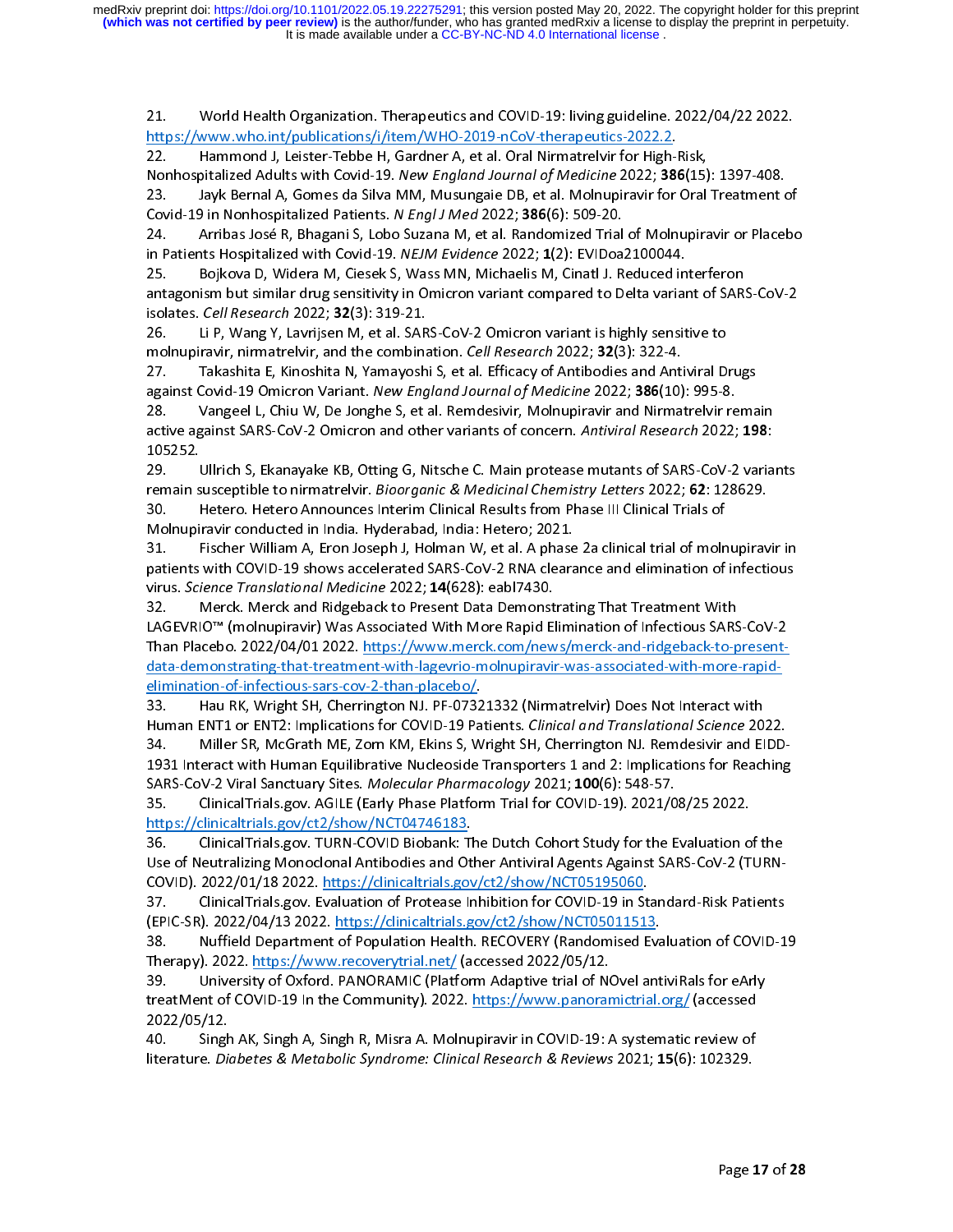41.

41. Waters MD, Warren S, Hughes C, Lewis P, Zhang F. Human genetic risk of treatment with<br>antiviral nucleoside analog drugs that induce lethal mutagenesis: the special case of molnupiravir.<br>*Environmental and Molecular Mu* Environmental and Molecular Mutagenesis 2022; 63(1): 37-63.<br>42. Zhou S, Hill CS, Sarkar S, et al. β-d-N4-hydroxycytidine Inhibits SARS-CoV-2 Through Lethal<br>Mutagenesis But Is Also Mutagenic To Mammalian Cells. *The Journal* Environmental and Molecular Mutagenesis 2022, **03**(1): 37-63.<br>42. Zhou S, Hill CS, Sarkar S, et al. β-d-N4-hydroxycytidine I<br>Mutagenesis But Is Also Mutagenic To Mammalian Cells. *The Jo*<br>**224**(3): 415-9.<br>(Mpro) against P

42. Zhou S, Andrew S, Andrew S, Champel and S, The Maryland Cells. The Journal of Infectious Diseases 2021;<br>224(3): 415-9.<br>43. Mótyán JA, Mahdi M, Hoffka G, Tőzsér J. Potential Resistance of SARS-CoV-2 Main Proteas<br>(Mpro) Mutagenesis But Is Also Mutagenic To Mammalian Cells. The Journal of Infectious Diseases 2021,<br>224(3): 415-9.<br>43. Mótyán JA, Mahdi M, Hoffka G, Tőzsér J. Potential Resistance of SARS-CoV-2 Main Protea<br>(Mpro) against Protea Molecular Sciences 2022; 23(7): 3507. (Mpro) against Protease Inhibitors: Lessons Learned from HIV-1 Protease. *International Journal of*<br>Molecular Sciences 2022; **23**(7): 3507.<br> (Mpro) against Protease Inhibitors: Lessons Learned from HIV-1 Protease. *International Journal of*<br>Molecular Sciences 2022; **23**(7): 3507.  $Molecular 3cences 2022, 23(7).$  3507.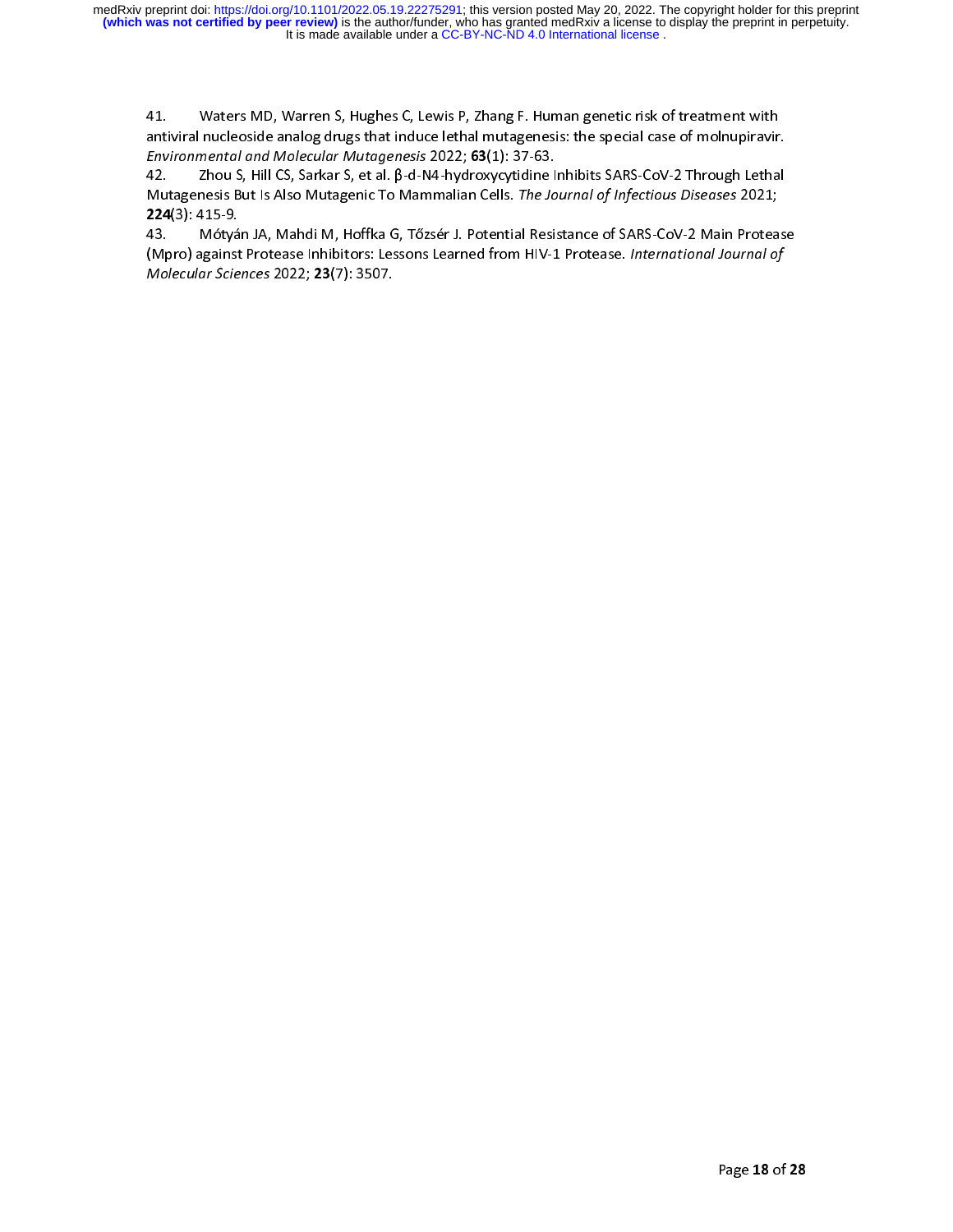Figure 1. Identification of molnupiravir users, nirmatrelvir/ritonavir users, and their matched controls among patients hospitalized with COVID-19 not requiring oxygen therapy from 26 February 2022 to 26 April 2022 in Hong Kong



After 1:4 propensity-score matching Molnupiravir users (N=2,116) versus matched controls (N=8,396) Nirmatrelvir/ritonavir users (N=991) versus matched controls (N=3,952) medRxiv preprint doi: https://doi.org/10.1101/2022.05.19.22222.25291; this version posted May 20, 2022. The copyright holder for this preprim<br>(which was not certified by peer review) is the author/funder, who has granted m The copyright holder for this prepriate to 10.2022. [;](https://doi.org/10.1101/2022.05.19.22275291) https://doi.org/2022.09.19.2227.09.2022. ; https://doi.org/10.1101/2022.07.2227.222.05.09.2022.05. ; https://doi.org/10.111010007.jp/ **is the author who has grant is the author/funder, who has granted medRxiv a license to display the preprint in perpetuity.** . [CC-BY-NC-ND 4.0 International license](http://creativecommons.org/licenses/by-nc-nd/4.0/) It is made available under a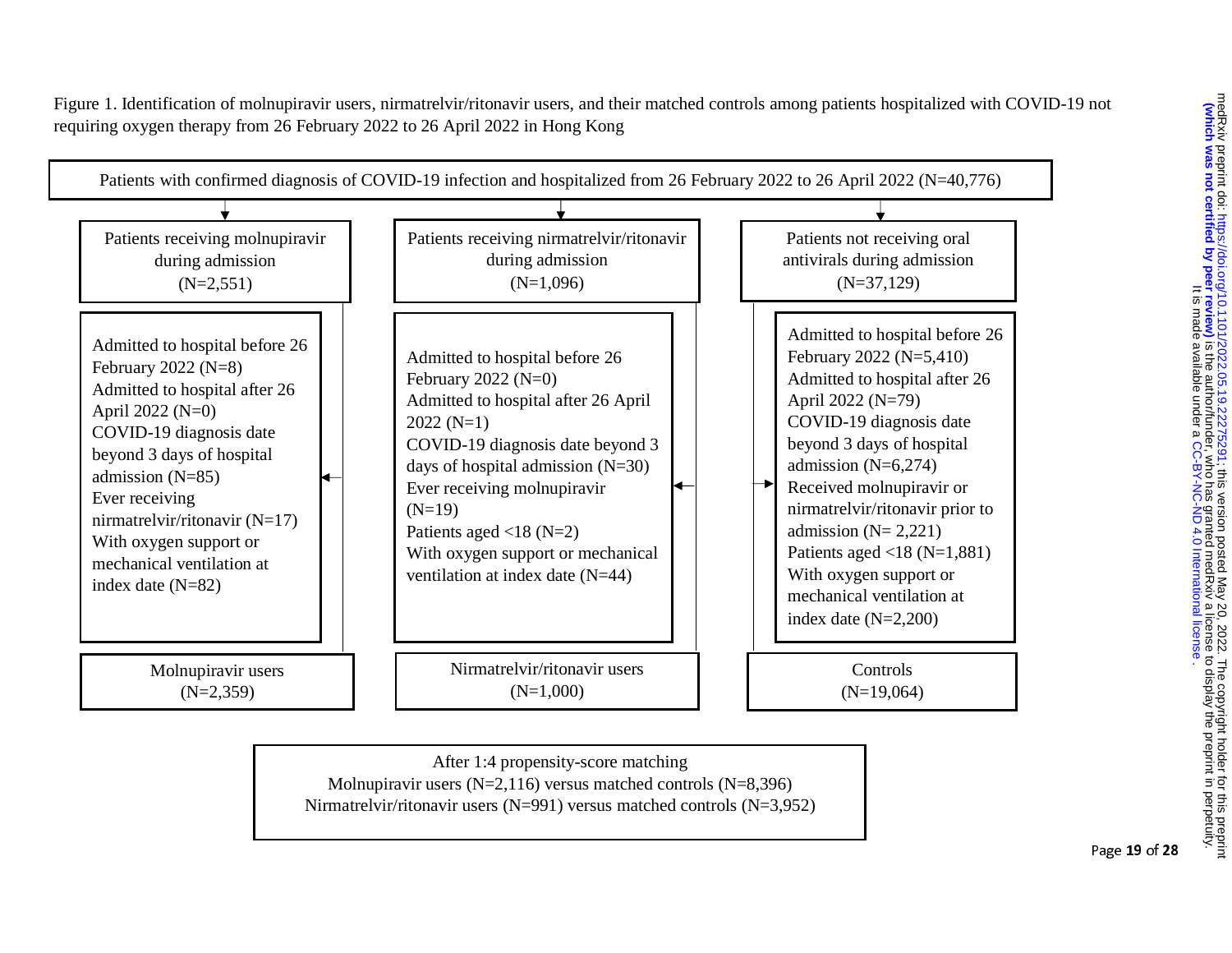Figure 2. Cumulative incidence plots of (a) composite progression outcome, (b) all-cause mortality, and (c) lower viral load for molnupiravir users versus the matched controls, and (a) composite progression outcome, (b) all-cause mortality, and (c) lower viral load for nirmatrelvir/ritonavir users versus their match controls

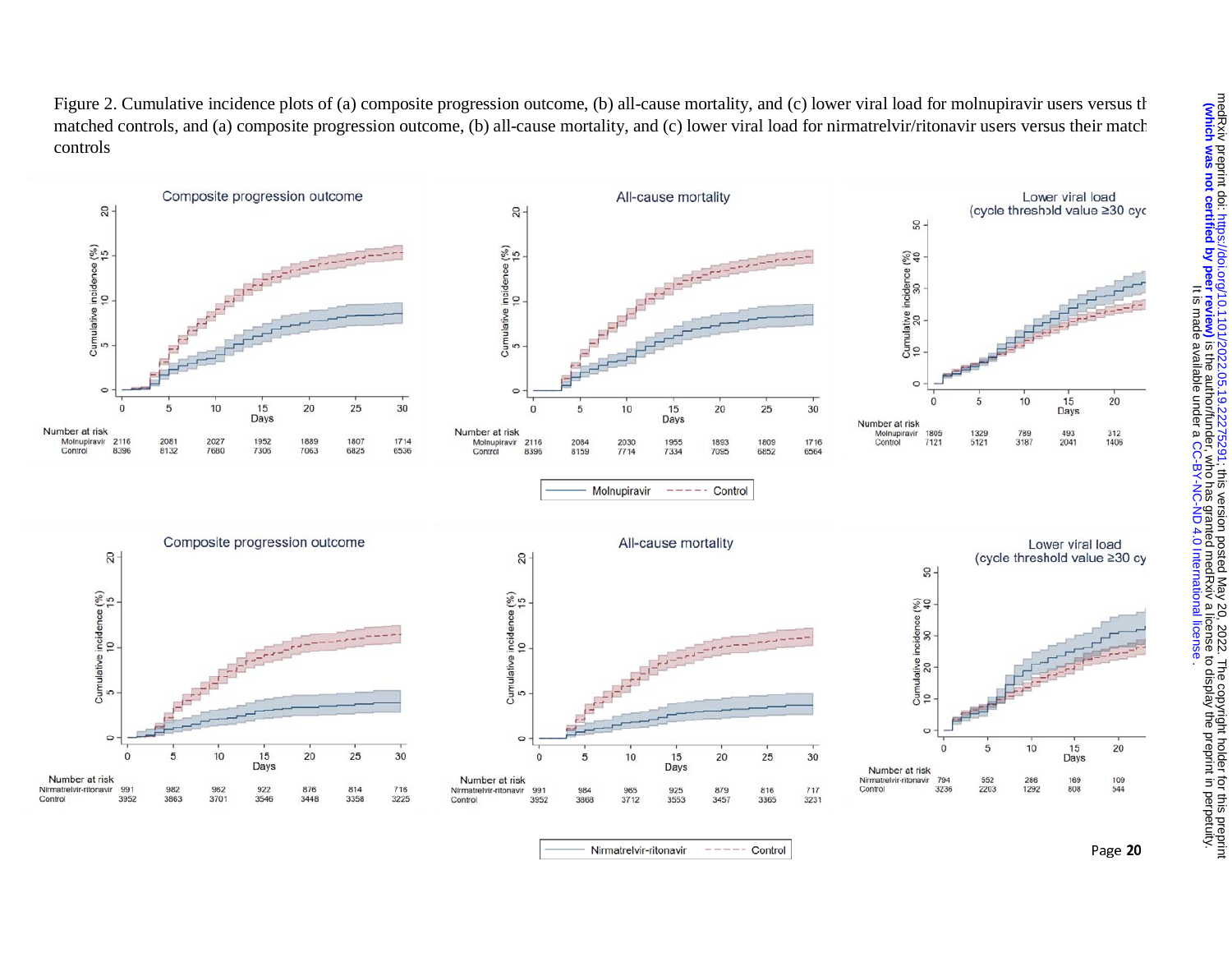

Figure 3. Comparison of disease status at days 3, 7, 14, 21, and 28 after the index date (hospital admission) a) between molnupiravir users and their matched controls, and b) between nirmatrelvir/ritonavir users and their matched controls

medRxiv preprint doi: https://doi.org/10.1101/2022.05.19.2227527531; this version posted May 20, 2022. The copyright holder for this preprint<br>(which was not certified by peer review) is the author/funder, who has granted m The copyright holder for this prepriate to 10.2022. [;](https://doi.org/10.1101/2022.05.19.22275291) https://doi.org/2022.09.19.2227.09.2022. ; https://doi.org/10.1101/2022.07.2227.222.05.09.2022.05. ; https://doi.org/10.111010007.jp/ who has granted by perfact in the author/funder, who has granted medRxix a license to display the preprint in perpetuity. . [CC-BY-NC-ND 4.0 International license](http://creativecommons.org/licenses/by-nc-nd/4.0/) It is made available under a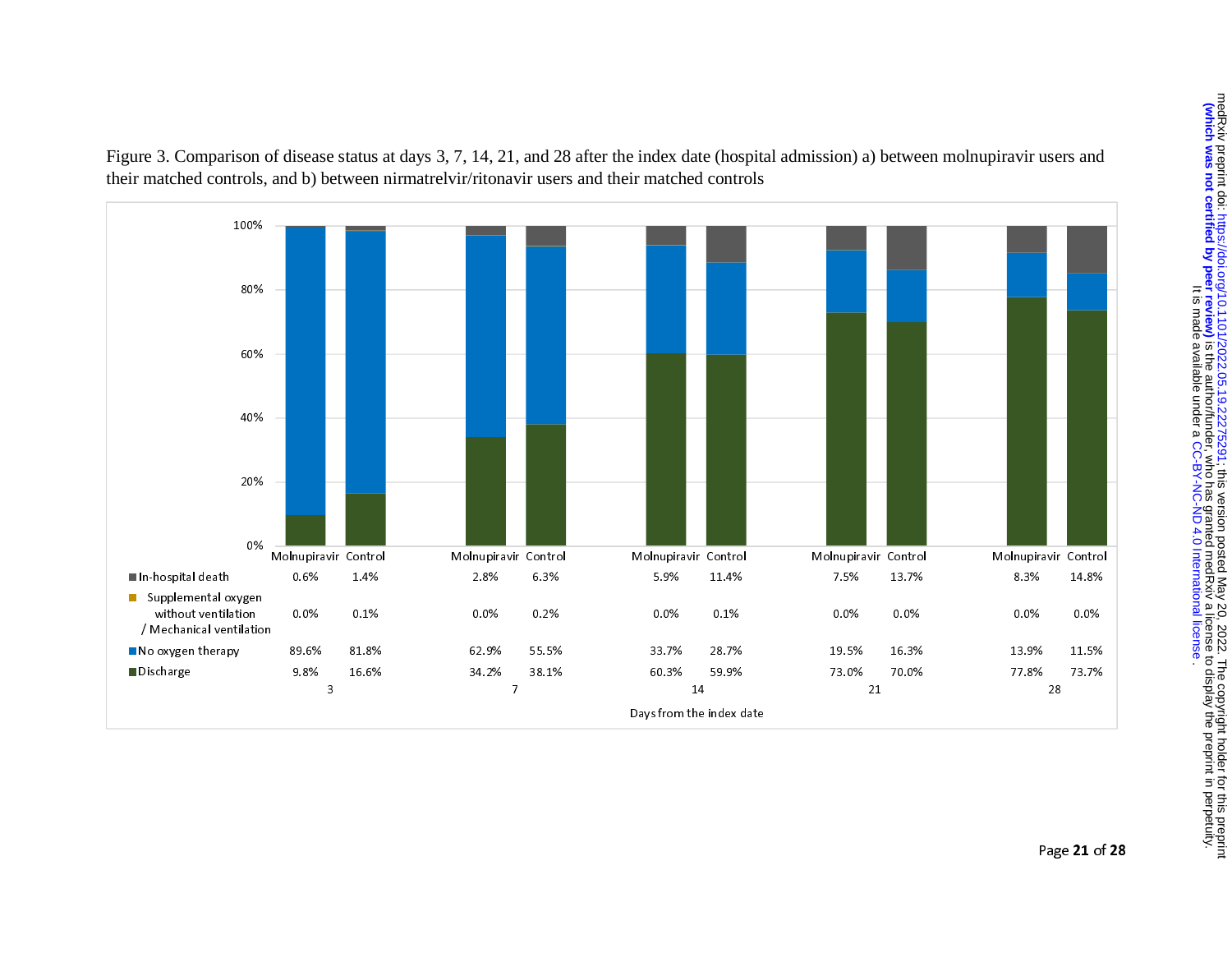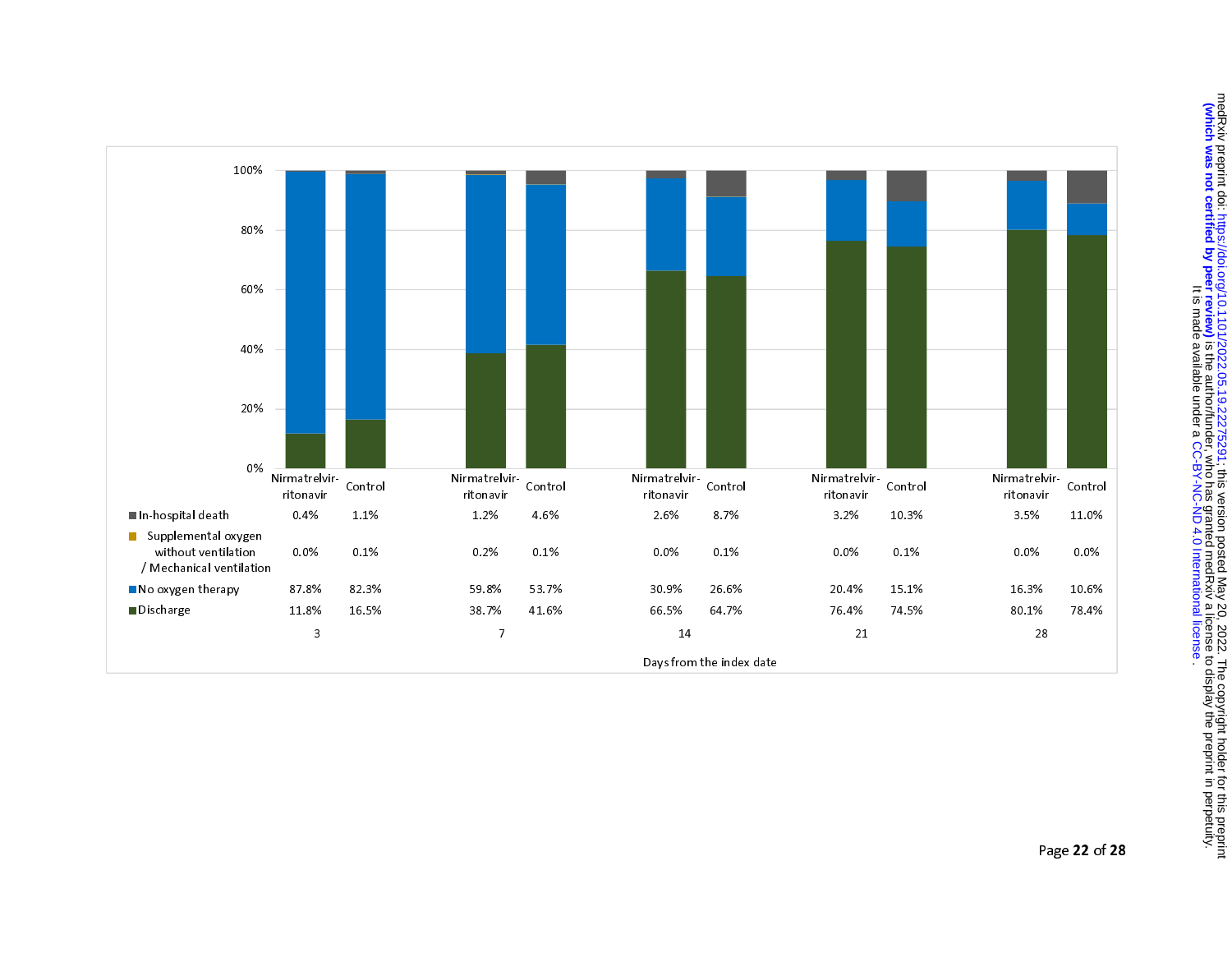|                                               | After 1:4 propensity score matching |            |                        |            |            |                |                        |                  |            |            |  |
|-----------------------------------------------|-------------------------------------|------------|------------------------|------------|------------|----------------|------------------------|------------------|------------|------------|--|
| <b>Baseline</b> characteristics               | Molnupiravir<br>$(n=2,116)$         |            | Control<br>$(n=8,396)$ |            | <b>SMD</b> |                | Nirmatrelvir-ritonavir | Control          |            |            |  |
|                                               |                                     |            |                        |            |            | $(n=991)$      |                        | $(n=3,952)$      |            | <b>SMD</b> |  |
|                                               | N/Mean                              | % / SD     | N / Mean               | $\%$ / SD  |            | N/Mean         | % / SD                 | N / Mean         | % / SD     |            |  |
| Age, years $\dagger$                          | 79.1                                | 13.6       | 79.2                   | 14.9       | 0.00       | 77.2           | 14.0                   | 77.8             | 16.2       | 0.04       |  |
| 18-40                                         | 38                                  | $(1.8\%)$  | 248                    | $(3.0\%)$  |            | 30             | $(3.0\%)$              | 168              | $(4.3\%)$  |            |  |
| $40 - 65$                                     | 288                                 | $(13.6\%)$ | 1,095                  | $(13.0\%)$ | 0.08       | 147            | $(14.8\%)$             | 584              | $(14.8\%)$ | 0.07       |  |
| $>65$                                         | 1,790                               | $(84.6\%)$ | 7,053                  | $(84.0\%)$ |            | 814            | $(82.1\%)$             | 3,200            | $(81.0\%)$ |            |  |
| <b>Sex</b>                                    |                                     |            |                        |            |            |                |                        |                  |            |            |  |
| Male                                          | 1,083                               | $(51.2\%)$ | 4,257                  | $(50.7\%)$ | 0.01       | 503            | $(50.8\%)$             | 1,957            | $(49.5\%)$ | 0.02       |  |
| Female                                        | 1,033                               | $(48.8\%)$ | 4,139                  | $(49.3\%)$ |            | 488            | $(49.2\%)$             | 1,995            | $(50.5\%)$ |            |  |
| Pre-existing comorbidities                    |                                     |            |                        |            |            |                |                        |                  |            |            |  |
| Charlson's Index †                            | 5.8                                 | 2.0        | 5.8                    | 2.1        | 0.04       | 5.1            | 1.7                    | 5.1              | 1.9        | 0.00       |  |
| $1-4$                                         | 499                                 | $(23.6\%)$ | 2,046                  | $(24.4\%)$ |            | 333            | $(33.6\%)$             | 1,283            | (32.5%)    |            |  |
| $5-6$                                         | 938                                 | $(44.3\%)$ | 3,693                  | $(44.0\%)$ | 0.02       | 490            | $(49.5\%)$             | 1,978            | $(50.1\%)$ | 0.03       |  |
| $7 - 14$                                      | 679                                 | $(32.1\%)$ | 2,657                  | (31.7%)    |            | 168            | $(17.0\%)$             | 691              | (17.5%)    |            |  |
| Previous SARS-CoV-2 infection                 | $\overline{0}$                      | $(0.0\%)$  | $\boldsymbol{0}$       | $(0.0\%)$  | <b>NA</b>  | $\overline{0}$ | $(0.0\%)$              | $\boldsymbol{0}$ | $(0.0\%)$  | <b>NA</b>  |  |
| Fully vaccinated*                             | 141                                 | $(6.7\%)$  | 537                    | $(6.4\%)$  | 0.01       | 100            | $(10.1\%)$             | 375              | $(9.5\%)$  | 0.02       |  |
| Concomitant treatments initiated at admission |                                     |            |                        |            |            |                |                        |                  |            |            |  |
| Antibiotics                                   | 239                                 | $(11.3\%)$ | 943                    | $(11.2\%)$ | 0.00       | 165            | $(16.6\%)$             | 667              | $(16.9\%)$ | 0.01       |  |
| Immunomodulators                              | 322                                 | $(15.2\%)$ | 1,312                  | $(15.6\%)$ | 0.01       | 121            | $(12.2\%)$             | 496              | $(12.6\%)$ | 0.01       |  |
| Dexamethasone                                 | 292                                 | $(13.8\%)$ | 1,190                  | $(14.2\%)$ | 0.01       | 101            | $(10.2\%)$             | 399              | $(10.1\%)$ | 0.00       |  |
| Other systemic steroid                        | 24                                  | $(1.1\%)$  | 99                     | $(1.2\%)$  | 0.00       | 23             | $(2.3\%)$              | 89               | $(2.3\%)$  | 0.00       |  |
| Interferon- $\beta$ -1b                       | 17                                  | $(0.8\%)$  | 59                     | $(0.7\%)$  | 0.01       | $\overline{4}$ | $(0.4\%)$              | 13               | $(0.3\%)$  | 0.01       |  |
| <b>Baricitinib</b>                            | $\sqrt{2}$                          | $(0.1\%)$  | $8\,$                  | $(0.1\%)$  | 0.00       | $\tau$         | $(0.7\%)$              | 18               | $(0.5\%)$  | 0.03       |  |
| Tocilizumab                                   | $\mathbf{0}$                        | $(0.0\%)$  | 3                      | $(0.0\%)$  | 0.03       | $\mathbf{0}$   | $(0.0\%)$              | $\overline{2}$   | $(0.1\%)$  | 0.03       |  |
|                                               |                                     |            |                        |            |            |                |                        |                  |            |            |  |

Table 1. Baseline characteristics of inpatients with COVID-19 in (a) molnupiravir and respective matched control groups, and (b) nirmatrelvirritonavir and respective matched control groups after 1:4 propensity score matching

Page 23 of 28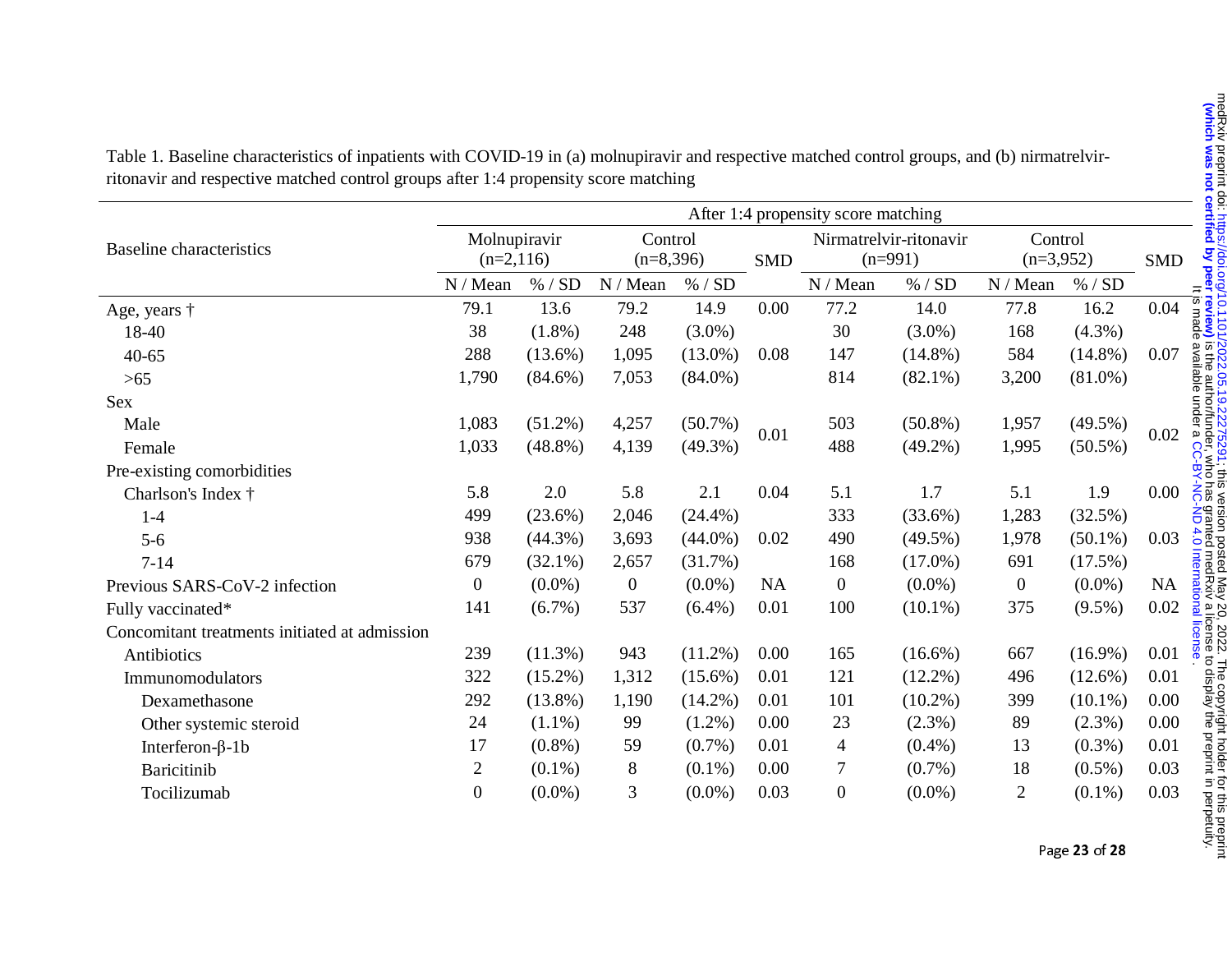| Laboratory parameters at admission†       |         |            |       |            |      |       |            |       |            |      |
|-------------------------------------------|---------|------------|-------|------------|------|-------|------------|-------|------------|------|
| Cycle threshold value at admission, cycle | 22.9    | 6.2        | 22.8  | 7.4        | 0.01 | 23.4  | 6.9        | 22.9  | 7.9        | 0.06 |
| $<$ 20                                    | 767     | $(36.3\%)$ | 3,065 | $(36.5\%)$ |      | 365   | $(36.8\%)$ | ,502  | $(38.0\%)$ |      |
| $20 - 30$                                 | 1,044   | $(49.3\%)$ | 4,136 | $(49.3\%)$ |      | 430   | $(43.4\%)$ | 1,722 | $(43.6\%)$ |      |
| $30 - 35$                                 | 173     | $(8.2\%)$  | 677   | $(8.1\%)$  | 0.01 | 129   | $(13.0\%)$ | 491   | $(12.4\%)$ | 0.04 |
| $\geq$ 35                                 | 132     | $(6.2\%)$  | 518   | $(6.2\%)$  |      | 67    | $(6.8\%)$  | 237   | $(6.0\%)$  |      |
| Lactate dehydrogenase, U/L                | 269.8   | 186.3      | 270.5 | 109.3      | 0.01 | 252.2 | 126.2      | 251.6 | 81.6       | 0.01 |
| C-reactive protein, $mg/L$                | 52.8    | 54.2       | 54.9  | 49.2       | 0.04 | 43.3  | 49.6       | 44.4  | 44.8       | 0.03 |
| Lymphocyte, $\times 10^9$ /L              | $1.1\,$ | 1.1        | 1.1   | 1.4        | 0.00 | 1.2   | 2.0        | 1.2   | 2.2        | 0.01 |

Notes: ACEI/ARB = angiotensin-converting enzyme inhibitors / angiotensin receptor blockers; NA = not applicable; NSAID = non-steroidal anti-inflammatory drugs;  $SD =$  standard deviation;  $SMD =$  standardized mean difference

\* Fully vaccinated patients were defined as those with at least 2 doses of Comirnaty or 3 doses of CoronaVac.

† Age, Charlson Comorbidity Index, and laboratory parameters at admission are presented in mean ± SD.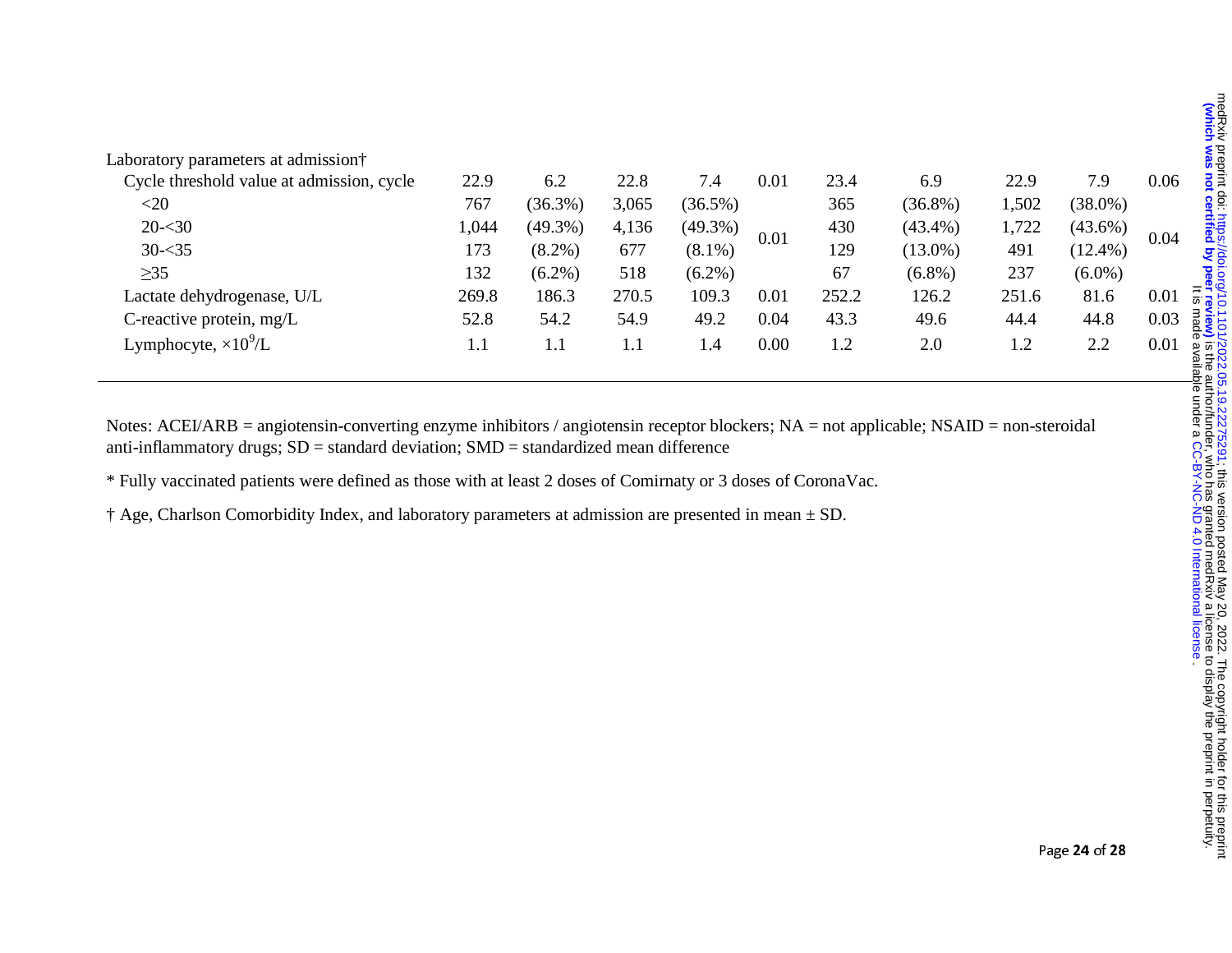|                                                             | Molnupiravir $(N=2,116)$       |       |                                                       |                  |                         |                      |                                                       | Control (N=8,396) |                  |                                  |                 |                  |                                    |
|-------------------------------------------------------------|--------------------------------|-------|-------------------------------------------------------|------------------|-------------------------|----------------------|-------------------------------------------------------|-------------------|------------------|----------------------------------|-----------------|------------------|------------------------------------|
| <b>Jutcomes</b>                                             | Cumulative<br>incidence        |       | Crude incidence rate<br>(Events / 10,000 person-days) |                  | Cumulative<br>incidence |                      | Crude incidence rate<br>(Events / 10,000 person-days) |                   |                  | Molnupiravir vs Control          |                 |                  |                                    |
|                                                             | New<br>events                  | Rate  | Estimate                                              | 95% CI           | Person-<br>days         | <b>New</b><br>events | Rate                                                  | Estimate          | 95% CI           | Person-<br>days                  | HR <sup>+</sup> | 95% CI           | $P$ -va $\text{H}$ e<br><u>ದ ಇ</u> |
| Composite progression outcome*                              | 189                            | 8.9%  | 22.24                                                 | (19.18, 25.64)   | 84,988                  | 1,365                | 16.3%                                                 | 37.68             | (35.70, 39.73)   | 362,289                          | 0.53            | (0.46, 0.62)     | < 0.09                             |
| All-cause mortality                                         | 188                            | 8.9%  | 22.09                                                 | (19.04, 25.48)   | 85,108                  | 1,334                | 15.9%                                                 | 36.69             | (34.75, 38.71)   | 363,601                          | 0.55            | (0.47, 0.63)     | < 0.00                             |
| Invasive mechanical ventilation                             | 9                              | 0.4%  | 1.06                                                  | (0.48, 2.01)     | 85,006                  | 114                  | 1.4%                                                  | 3.15              | (2.59, 3.78)     | 362,435                          | 0.31            | (0.16, 0.61)     | $<$ $0.\circledR$ ନି               |
| Intensive care unit admission                               |                                | 0.0%  | 0.12<br>(0.00, 0.65)                                  |                  | 85,090                  | 7                    | 0.1%                                                  | 0.19              | (0.08, 0.40)     | 363,423                          | <b>NA</b>       | <b>NA</b>        | $N_{\mathbf{e}}^{\mathbf{E}}$      |
| ower viral load (cycle threshold<br>value $\geq$ 30 cycles) | 320                            | 17.7% | 148.91                                                | (133.04, 166.15) | 21,490                  | 1,072                | 15.1%                                                 | 109.60            | (103.13, 116.36) | 97,814                           | 1.21            | (1.07, 1.37)     | $0.0 \times 2$                     |
|                                                             |                                |       | Mean                                                  | 95% CI           |                         |                      |                                                       | Mean              | 95% CI           |                                  | Diff            | 95% CI           | $P$ -va $\mathbf{\overline{p}}$ #  |
| lospital length of stay, days                               |                                |       | 10.85                                                 | (10.47, 11.23)   |                         |                      |                                                       | 10.90             | (10.67, 11.12)   |                                  | $-0.04$         | $(-0.52, 0.43)$  | $0.8\frac{\Omega}{2}$              |
|                                                             | Nirmatrelvir-ritonavir (N=991) |       |                                                       |                  |                         | Control $(N=3,952)$  |                                                       |                   |                  |                                  |                 |                  | $\frac{1}{5}$<br>ara<br>Sa         |
| <b>Jutcomes</b>                                             | Cumulative<br>incidence        |       | Crude incidence rate<br>(Events / 10,000 person-days) |                  | Cumulative<br>incidence |                      | Crude incidence rate<br>(Events / 10,000 person-days) |                   |                  | Nirmatrelvir-ritonavir vs Contro |                 |                  |                                    |
|                                                             | <b>New</b><br>events           | Rate  | Estimate                                              | 95% CI           | Person-<br>days         | <b>New</b><br>events | Rate                                                  | Estimate          | 95% CI           | Person-<br>days                  | HR <sup>+</sup> | 95% CI           | $P-value$                          |
| Composite progression outcome*                              | 40                             | 4.0%  | 11.65                                                 | (8.33, 15.87)    | 34,324                  | 481                  | 12.2%                                                 | 27.34             | (24.95, 29.90)   | 175,936                          | 0.33            | (0.24, 0.46)     | $<$ $0.\overline{\mathbf{Q}}$ 5    |
| All-cause mortality                                         | 38                             | 3.8%  | 11.04                                                 | (7.81, 15.16)    | 34,412                  | 472                  | 11.9%                                                 | 26.78             | (24.42, 29.31)   | 176,265                          | 0.32            | (0.23, 0.45)     | $<$ $0.0$ ម្លិ ឆ្លឹ                |
| Invasive mechanical ventilation                             | 6                              | 0.6%  | 1.75                                                  | (0.64, 3.80)     | 34,324                  | 35                   | 0.9%                                                  | 1.99              | (1.39, 2.77)     | 175,936                          | 0.69            | (0.29, 1.65)     | 0.405 <sub>°</sub>                 |
| Intensive care unit admission                               | $\overline{0}$                 | 0.0%  | 0.00                                                  | <b>NA</b>        | 34,412                  | -1                   | 0.0%                                                  | 0.06              | (0.00, 0.32)     | 176,246                          | <b>NA</b>       | <b>NA</b>        | $NA \frac{6}{5}$                   |
| ower viral load (cycle threshold<br>value $\geq$ 30 cycles) | 147                            | 18.5% | 181.84                                                | (153.63, 213.73) | 8,084                   | 509                  | 15.7%                                                 | 129.66            | (118.64, 141.43) | 39,256                           | 1.25            | (1.04, 1.50)     | $0.015\frac{1}{6}$                 |
|                                                             |                                |       | Mean                                                  | 95% CI           |                         |                      |                                                       | Mean              | 95% CI           |                                  | Diff            | 95% CI           | $P-value$                          |
| Iospital length of stay, days                               |                                |       | 9.52                                                  | (9.02, 10.02)    |                         |                      |                                                       | 10.22             | (9.91, 10.52)    |                                  | $-0.70$         | $(-1.37, -0.04)$ | $0.039\overline{5}$                |
|                                                             |                                |       |                                                       |                  |                         |                      |                                                       |                   |                  |                                  |                 |                  | 7g                                 |

Table 2. Hazard ratios of clinical and virologic outcomes for a) molnupiravir users versus their matched controls, and b) nirmatrelvir/ritonavir users versus their match controls, and differences in hospital length of stay between the groups amongst discharged survivors

Page 25 of 28

is the authoral of the authority. The authory is the preparation of the preparation of the preparation in peer review) in period in period in period in period in period in period in period in period in period in period in The copyright holder for this prepriation of  $20$ , 2022. [;](https://doi.org/10.1101/2022.05.19.22275291) https://doi.org/2020.02.12.2227. ; https://doi.org/101101/2022. ; https://doi.org/2022. ; https://doi.org/2022. ; https://doi.org/2022.07. [17] and doi: medRxiv pr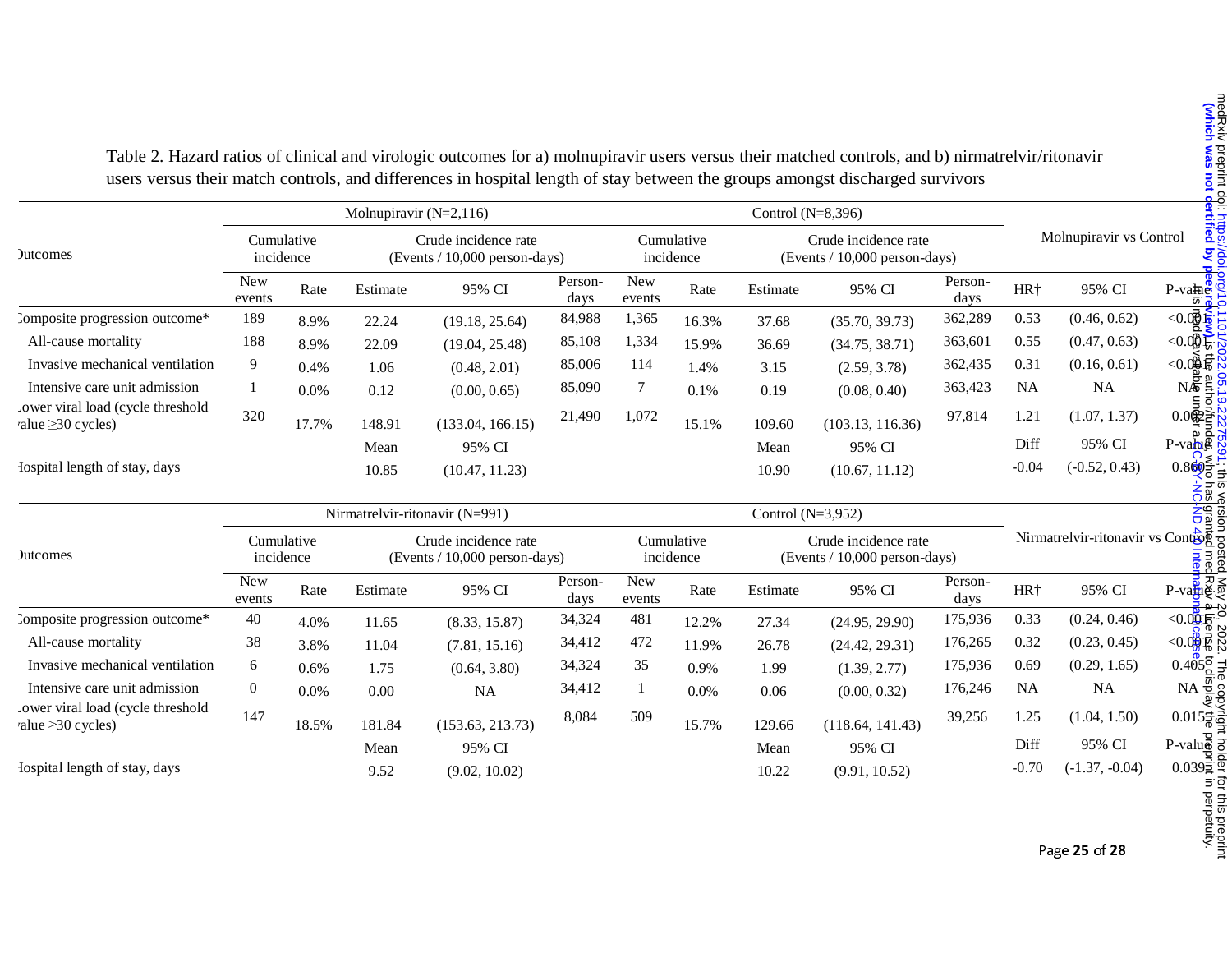Notes:  $CI =$  confidence interval;  $HR =$  hazard ratio;  $NA =$  not applicable

HR were estimated only when the number of events in both groups were more than or equal to 2.

† HR >1 (or <1) indicates oral antiviral users had higher (lower) risk of outcome or quick (slower) time to lower viral load compared to the matched control group.

\* Composite progression outcome includes all-cause mortality, invasive mechanical ventilation, and intensive care unit admission.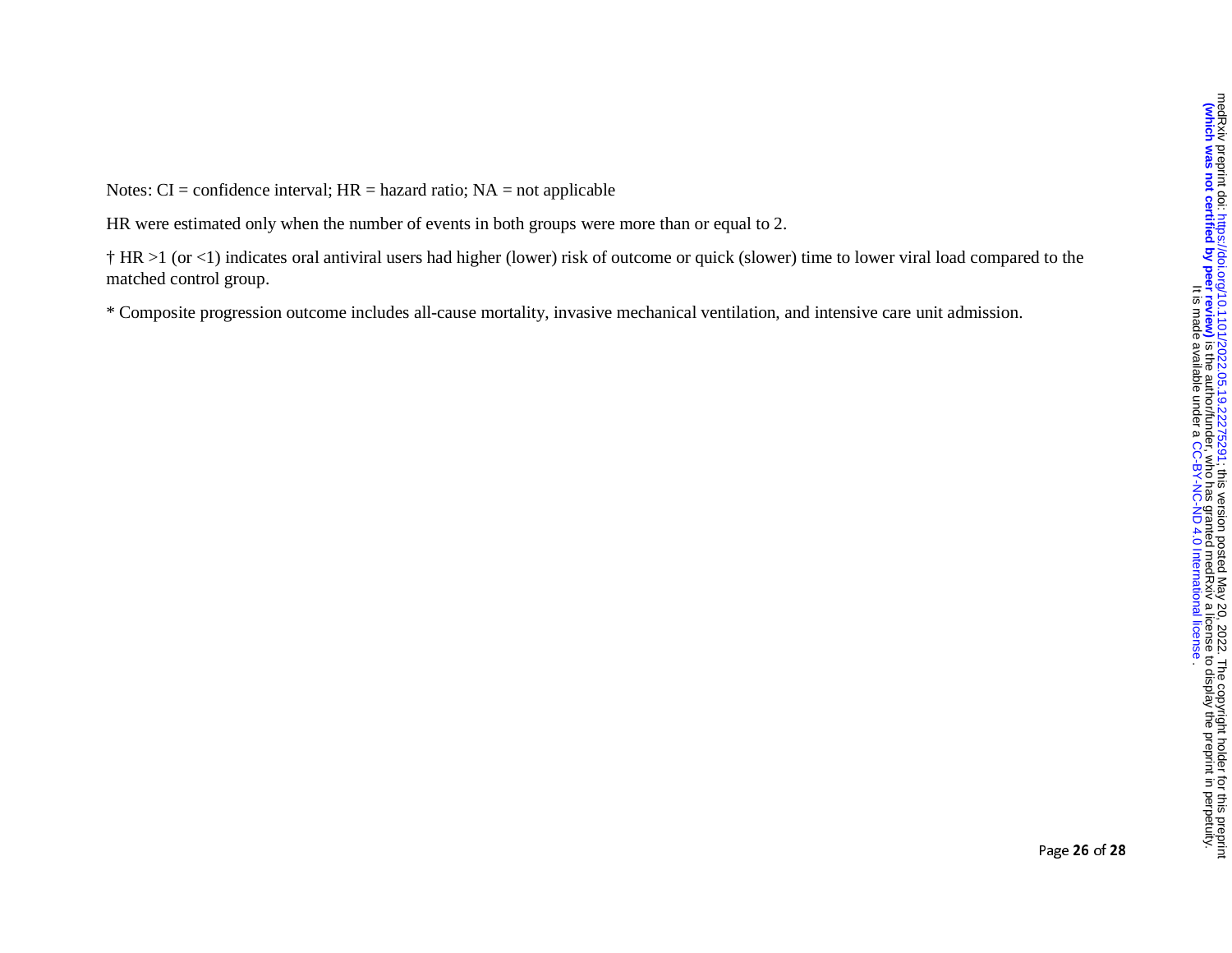| Table 3. Hazard ratios of clinical and virologic outcomes for molnupiravir users versus nirmatrely in-ritonavir users, and differences in hospital |  |
|----------------------------------------------------------------------------------------------------------------------------------------------------|--|
| length of stay between the groups amongst discharged survivors                                                                                     |  |
|                                                                                                                                                    |  |

|                                                           | Molnupiravir<br>$(N=967)$ |       | Nirmatrelvir-<br>ritonavir $(N=967)$ |         | Molnupiravir vs Nirmatrelvir-<br>ritonavir |              |           |  |
|-----------------------------------------------------------|---------------------------|-------|--------------------------------------|---------|--------------------------------------------|--------------|-----------|--|
| <b>Outcomes</b>                                           | Cumulative<br>incidence   |       | Cumulative<br>incidence              |         |                                            |              |           |  |
|                                                           | New events                | Rate  | New events                           | Rate    | HR <sup>+</sup>                            | 95% CI       | P-value   |  |
| Composite progression outcome*                            | 58                        | 6.0%  | 38                                   | 3.9%    | 1.44                                       | (0.96, 2.18) | 0.078     |  |
| All-cause mortality                                       | 58                        | 6.0%  | 36                                   | 3.7%    | 1.53                                       | (1.01, 2.31) | 0.047     |  |
| Invasive mechanical ventilation                           |                           | 0.1%  | 5                                    | 0.5%    | <b>NA</b>                                  | NA           | <b>NA</b> |  |
| Intensive care unit admission                             | $\overline{0}$            | 0.0%  | $\overline{0}$                       | $0.0\%$ | <b>NA</b>                                  | <b>NA</b>    | <b>NA</b> |  |
| Lower viral load (cycle threshold value $\geq$ 30 cycles) | 132                       | 16.5% | 140                                  | 17.9%   | 0.88                                       | (0.69, 1.11) | 0.281     |  |
|                                                           |                           |       |                                      |         | Diff                                       | 95% CI       | P-value   |  |
| Hospital length of stay, days                             |                           |       |                                      |         | 0.83                                       | (0.07, 1.58) | 0.032     |  |

Notes:  $CI =$  confidence interval;  $HR =$  hazard ratio

HR were estimated only when the number of events in both groups were more than or equal to 2.

† HR >1 (or <1) indicates molnupiravir users had higher (lower) risk of outcome or quick (slower) time to lower viral load compared to the nirmatrelvir-ritonavir users.

\* Composite progression outcome includes all-cause mortality, invasive mechanical ventilation, and intensive care unit admission.